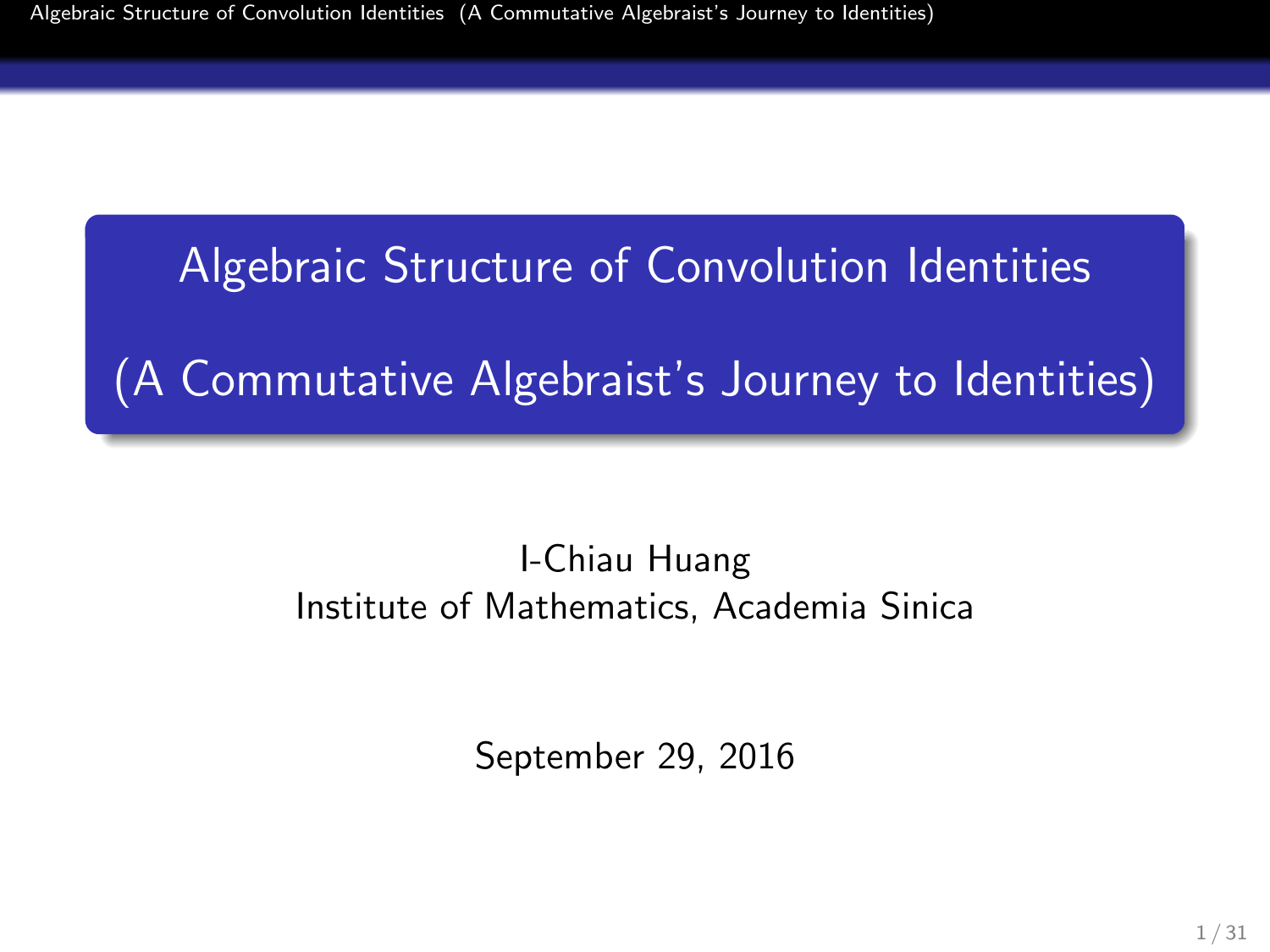# Introduction

- **1** Identities of Bernoulli numbers are obtained using local cohomology residues (1999).
	- Cohomology residues are used for concrete realization of Grothendieck duality and used to prove binomial identities.
- <sup>2</sup> Identities of Bernoulli numbers are realizations of algebraic structures of a module over a Weyl algebra (2010).
	- Local cohomology modules usually are not finitely generated.
	- Some local cohomology modules are finitely generated as modules over a Weyl algebra.
- **3** Identities of Euler numbers are realizations of algebraic structures of a module over the universal enveloping algebra of a Lie algebra (2012).
- <sup>4</sup> For certain sequences of numbers, convolution identities come from a parametrization of a variety equipped with a vector field (2014).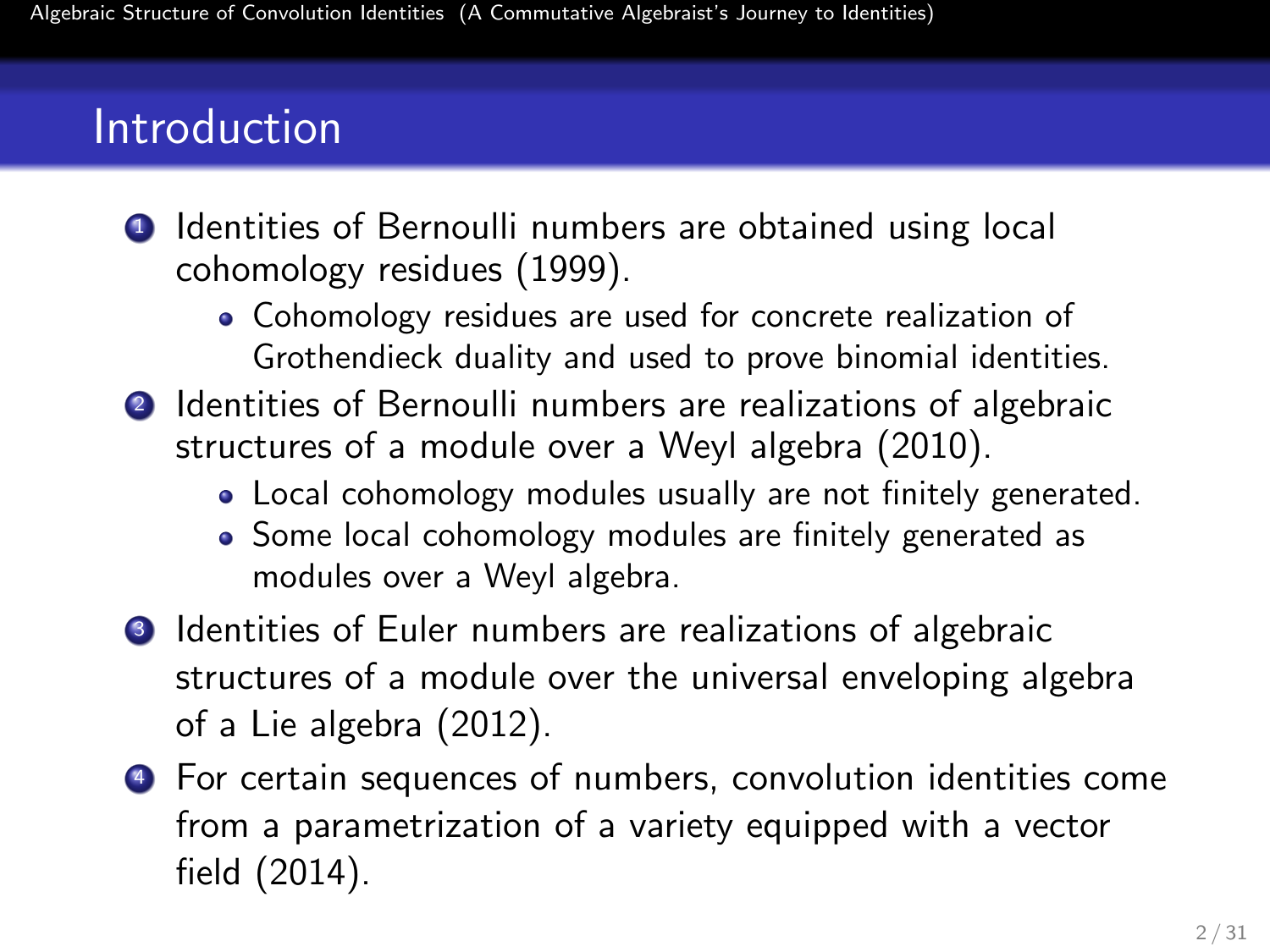[Algebraic Structure of Convolution Identities \(A Commutative Algebraist's Journey to Identities\)](#page-0-0)

# Geometry and Algebra

| Geometry | varieties                       | vector fields |
|----------|---------------------------------|---------------|
|          | (vanishing sets of polynomials) |               |
| Algebra  | commutative rings               | derivations   |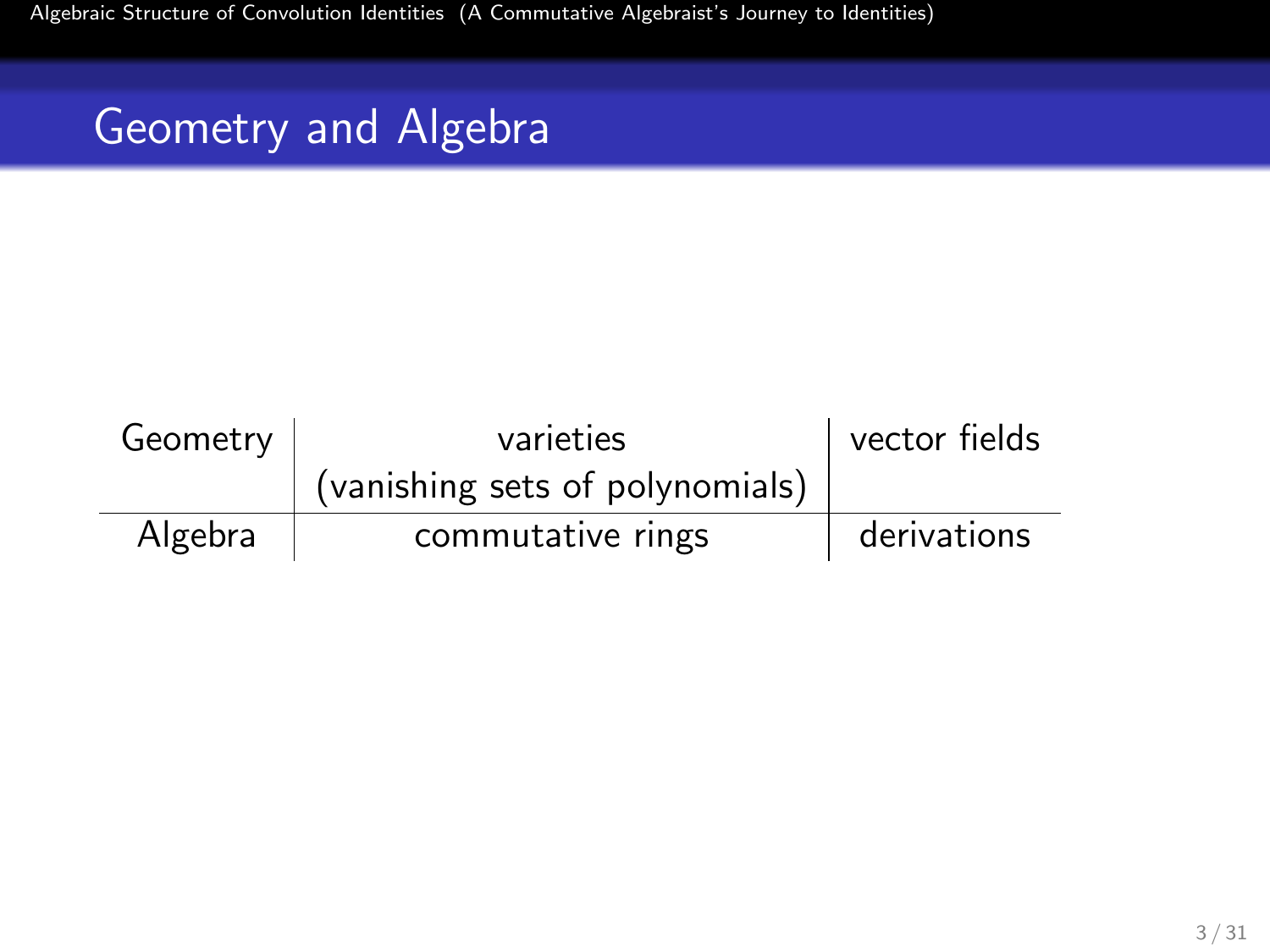# Recursive definitions

### Fibonacci numbers

$$
F_0 = 0, F_1 = 1 \text{ and, for } n \ge 2,
$$

$$
F_{n-1}+F_{n-2}=F_n.
$$

#### Bernoulli numbers

 $B_0 = 1$  and, for  $n > 2$ ,

$$
\sum_{i=0}^n \binom{n}{i} B_i = B_n.
$$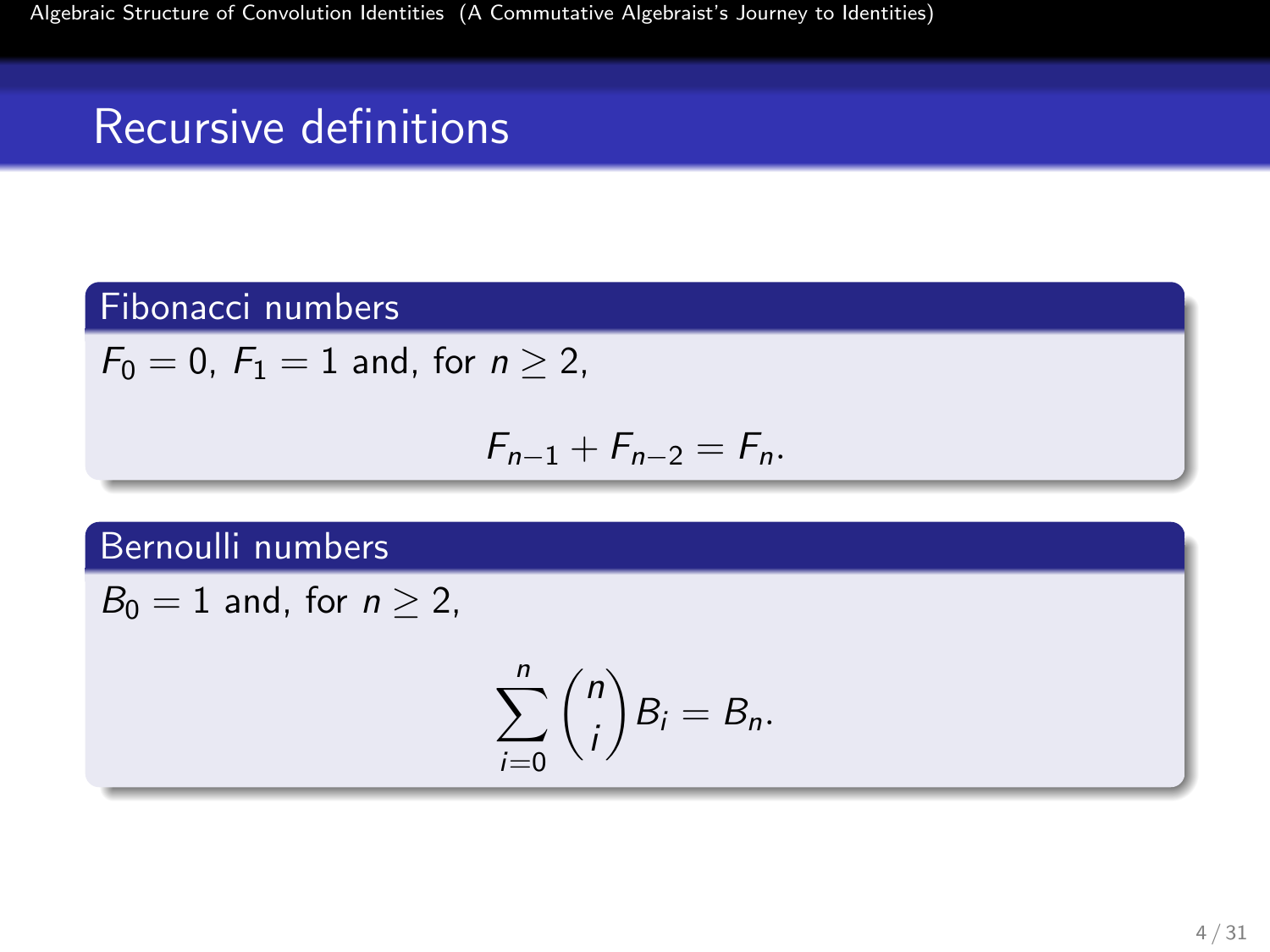# Analytic definitions

### Euler numbers

$$
\frac{2e^{z}}{e^{2z}+1}=\sum_{i=0}^{\infty}\frac{E_{i}}{i!}z^{i}, \qquad |z|<\pi/2
$$

#### Bernoulli numbers

$$
\frac{z}{e^z-1}=\sum_{i=0}^\infty\frac{B_i}{i!}z^i,\qquad |z|<2\pi.
$$

Bernoulli numbers appear in values of Riemann zeta function:

$$
\zeta(2n) = (-1)^{n-1} \frac{(2\pi)^{2n}}{2(2n)!} B_{2n}, \qquad n \geq 1.
$$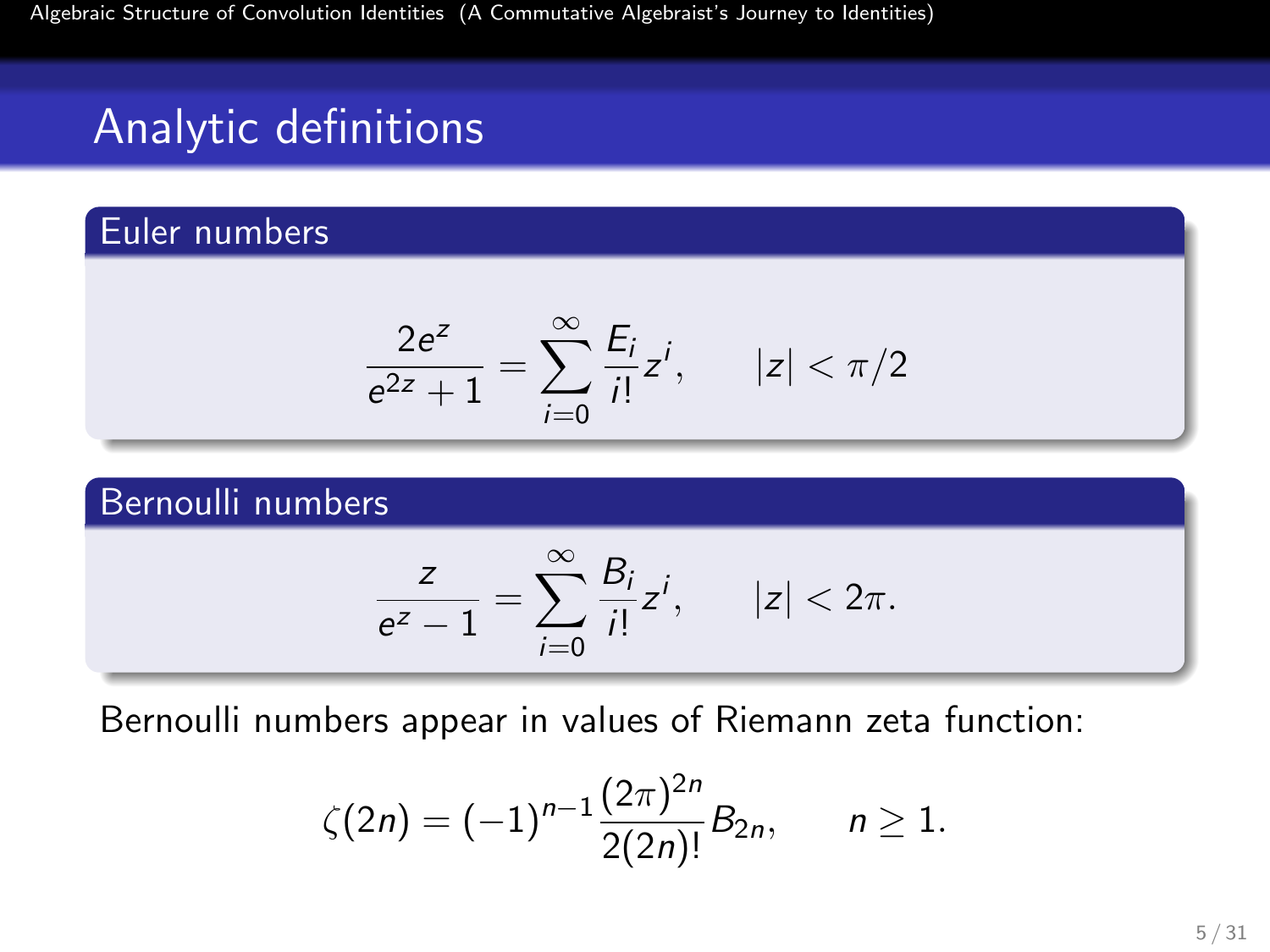# Algebraic definitions

### Bernoulli numbers

$$
\mathbf{B}:=\frac{T}{e^T-1}=\sum_{i=0}^\infty \frac{B_i}{i!}\,T^i
$$

### Euler numbers

$$
\mathbf{E} := \frac{2e^{\mathcal{T}}}{e^{2\mathcal{T}} + 1} = \sum_{i=0}^{\infty} \frac{E_i}{i!} T^i
$$

### Genocchi numbers

$$
\mathbf{G} := \frac{2T}{e^{\mathcal{T}} + 1} = \sum_{n=0}^{\infty} \frac{G_n}{n!} T^n
$$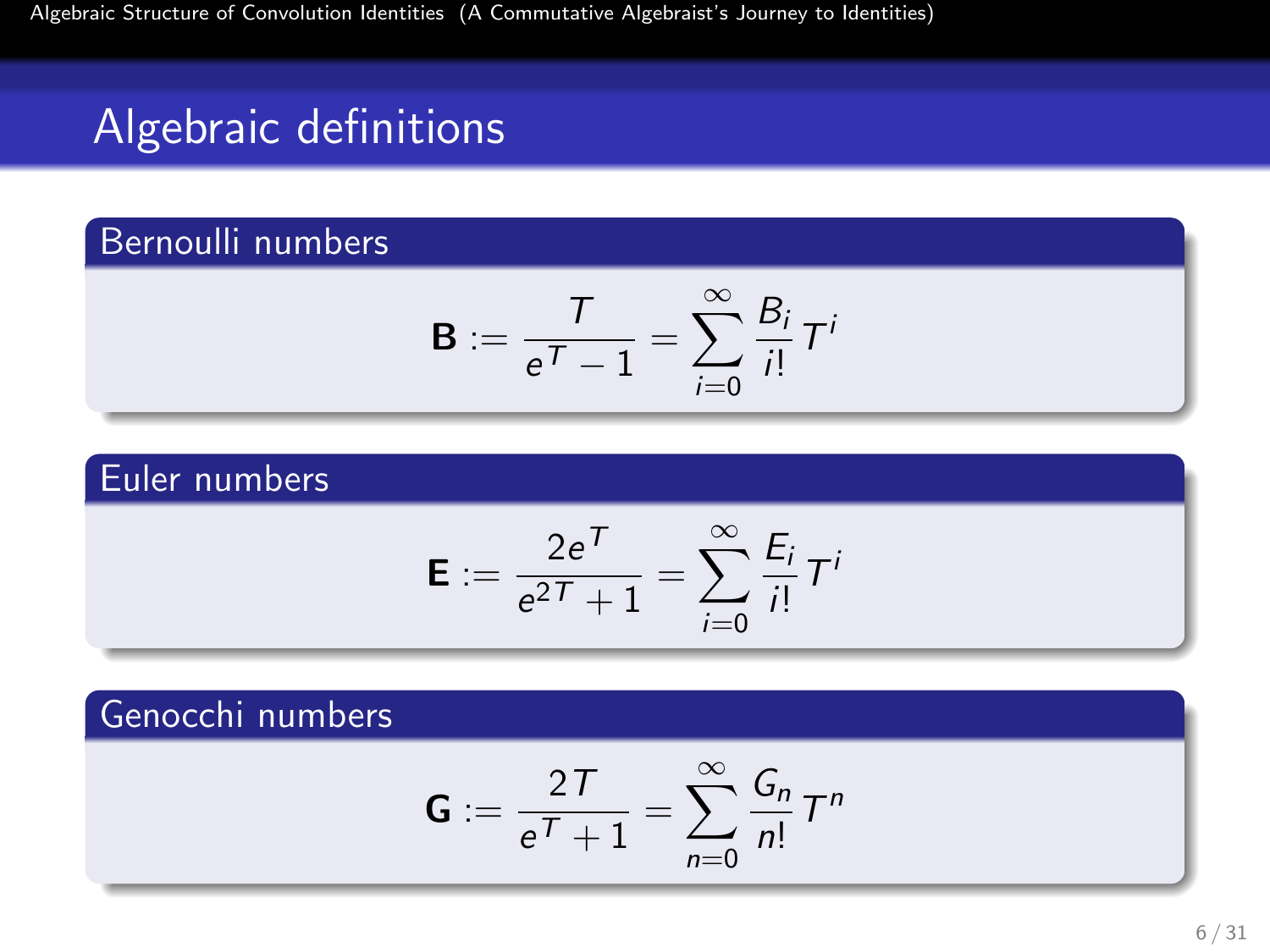# Algebraic definitions

### Fibonacci numbers

$$
\mathbf{F} := \frac{T}{1 - T - T^2} = \sum_{n=0}^{\infty} F_n z^n
$$

#### Lucas numbers

$$
L := \frac{2 - T}{1 - T - T^2} = \sum_{n=0}^{\infty} L_n T^n
$$

### Pell numbers

$$
\mathbf{P} := \frac{T}{1-2T-T^2} = \sum_{n=0}^{\infty} P_n T^n
$$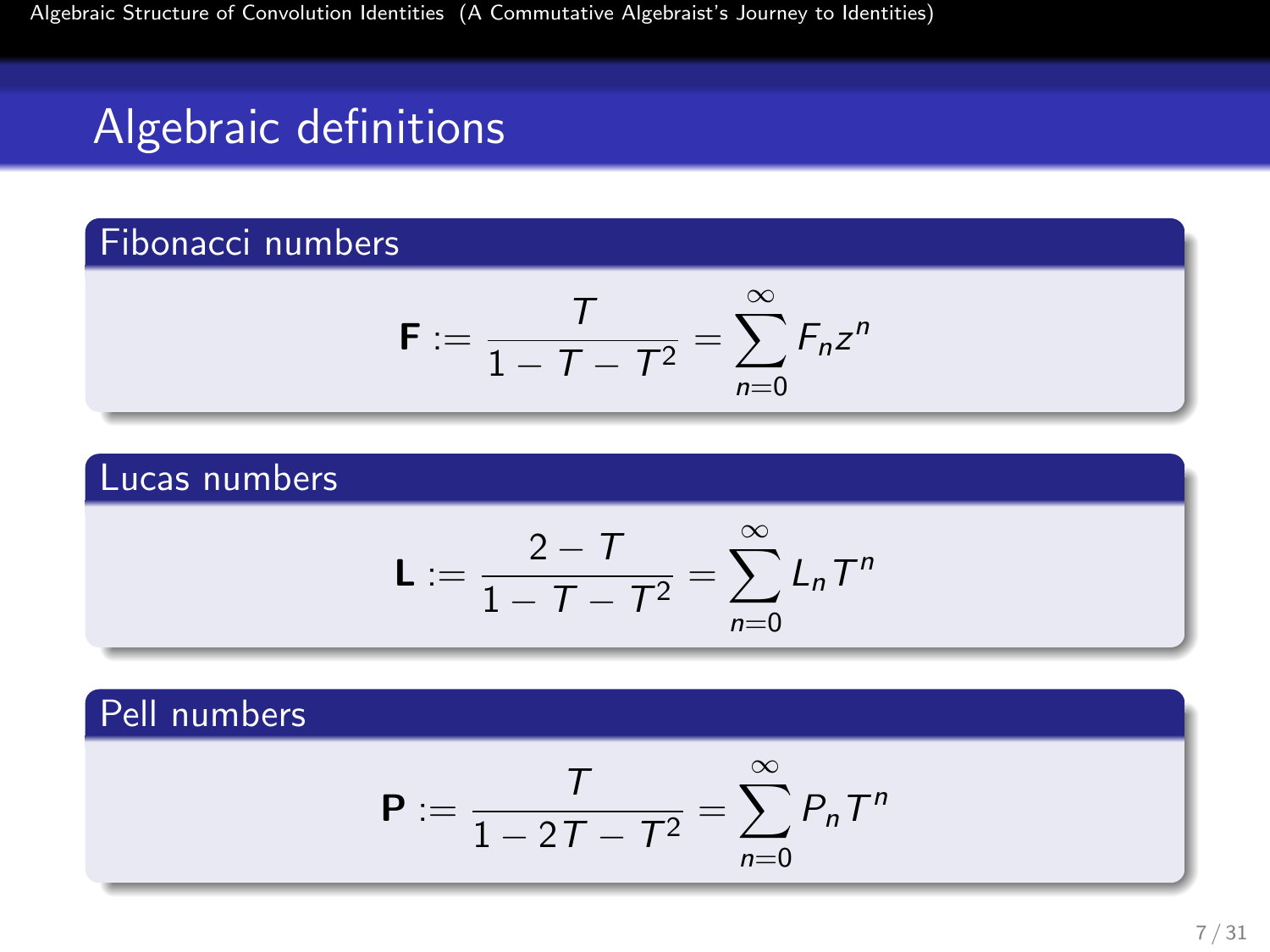For the sequences of Fibonacci numbers  $F_n$ , Lucas numbers  $L_n$ , and Pell numbers  $P_n$  etc., there are identities

$$
\sum_{i+j=n} F_i F_j = \frac{n-1}{5} F_n + \frac{2n}{5} F_{n-1},
$$
  

$$
\sum_{i+j=n} L_i L_j = \frac{5n+11}{5} L_n + \frac{2}{5} L_{n-1},
$$
  

$$
\sum_{i+j=n} P_i P_j = \frac{n-1}{4} P_n + \frac{n}{4} P_{n-1}.
$$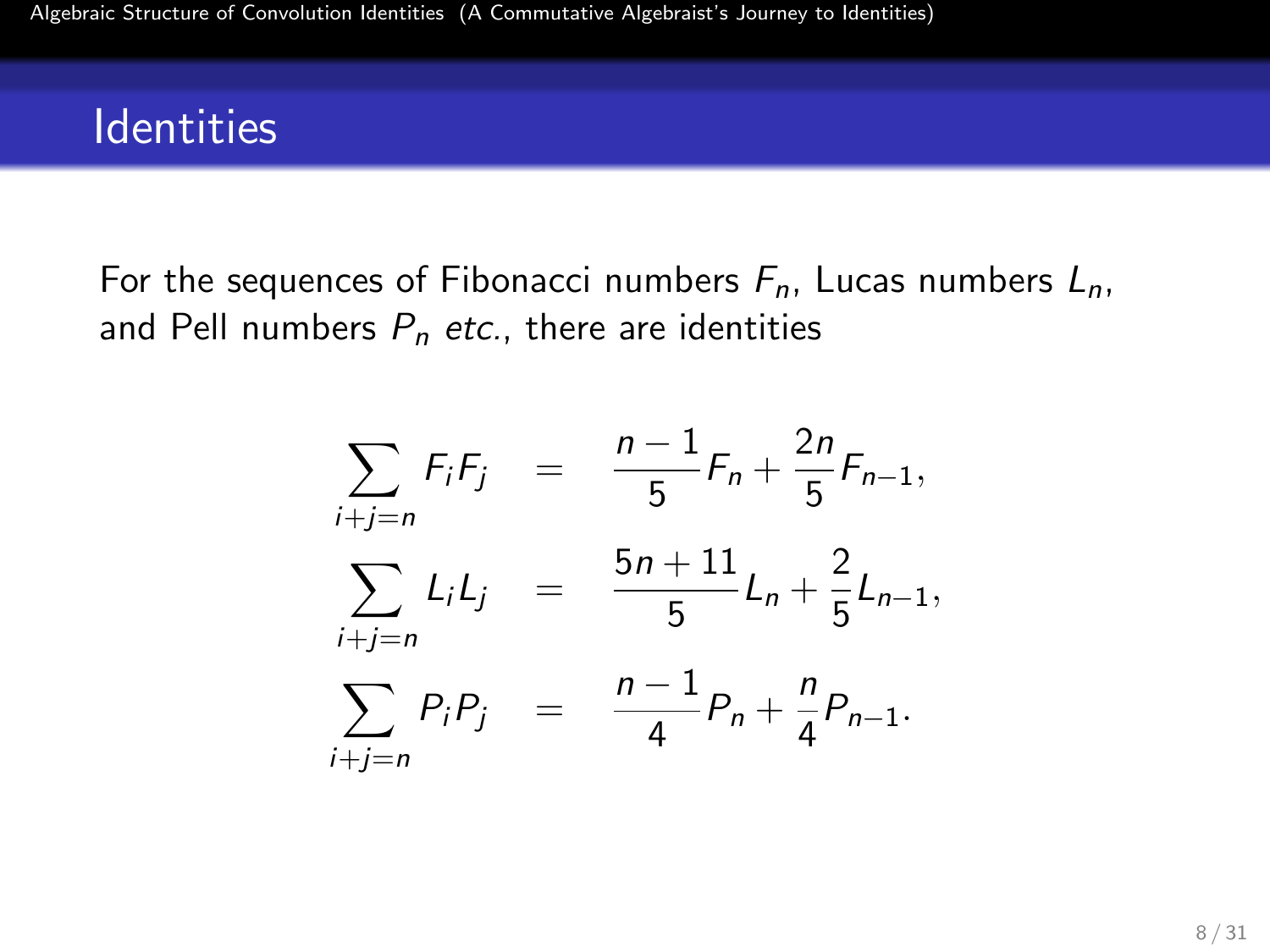For the sequences of Bernoulli numbers  $B_n$ , Euler numbers  $E_n$ , Genocchi numbers  $G_n$  etc., there are identities

$$
\sum_{i+j=n} {n \choose i} B_i B_j = (1-n)B_n - nB_{n-1},
$$
  

$$
\sum_{i+j=n} {n \choose i} G_i G_j = 2(n-1)G_n + 2nG_{n-1},
$$
  

$$
\sum_{i+j+k=n} {n \choose i,j,k} E_i E_j E_k = \frac{1}{2} E_n - \frac{1}{2} E_{n+2}.
$$

Note that  $B_1 = -1/2$  and  $B_3 = B_5 = B_7 = \cdots = 0$ .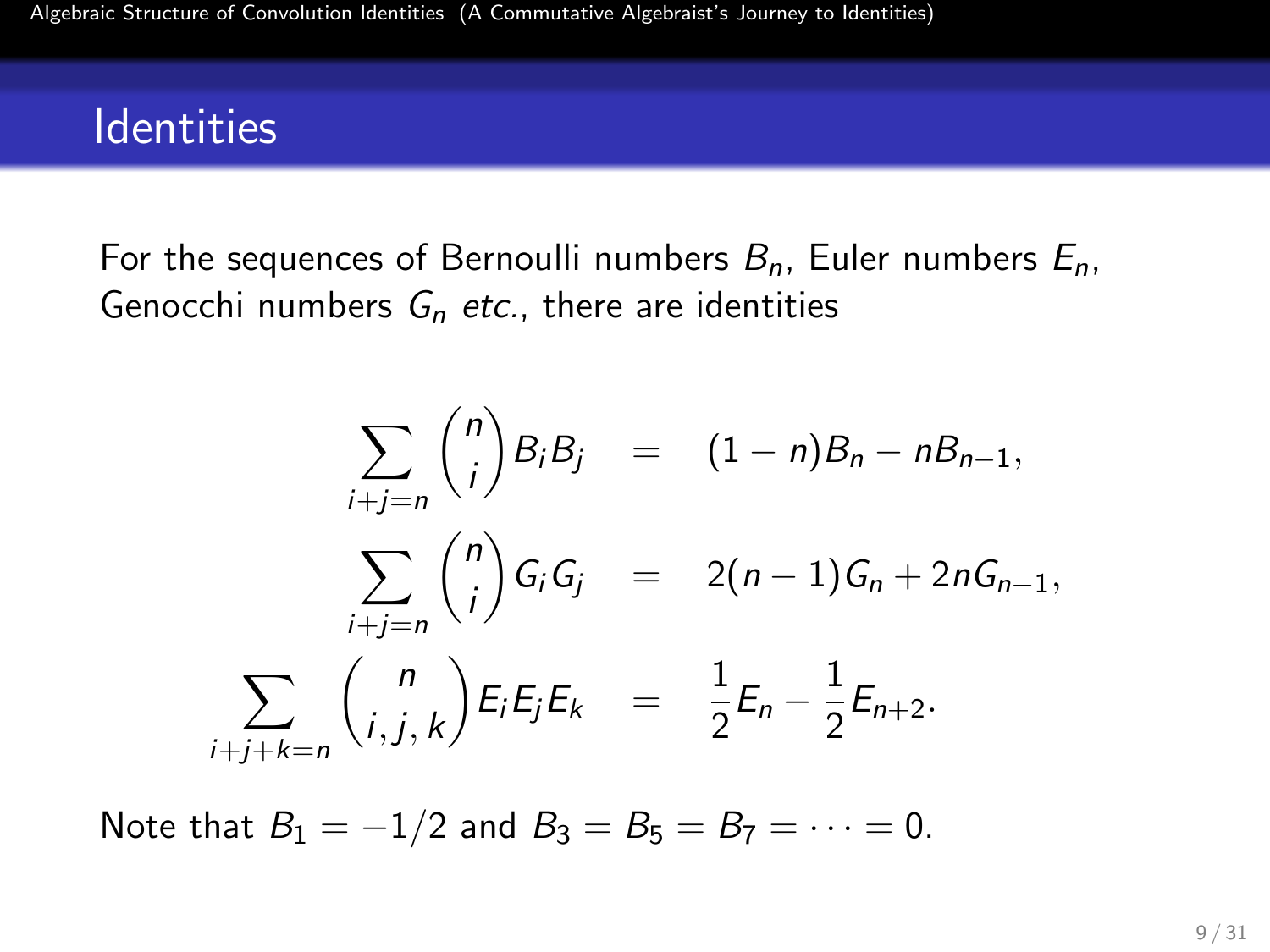### Euler (18th century)

For  $n > 2$ ,

$$
\sum_{i=1}^{n-1} {2n \choose 2i} B_{2i}B_{2n-2i} = -(2n+1)B_{2n}
$$

#### R. Sitaramachandrarao and B. Davis (1986)

For  $n > 3$ ,

$$
\sum_{\substack{a,b,c>0\\a+b+c=n}} (2n)! \frac{B_{2a}}{(2a)!} \frac{B_{2b}}{(2b)!} \frac{B_{2c}}{(2c)!} = (n+1)(2n+1)B_{2n} + \frac{1}{2}n(2n-1)B_{2n-2}
$$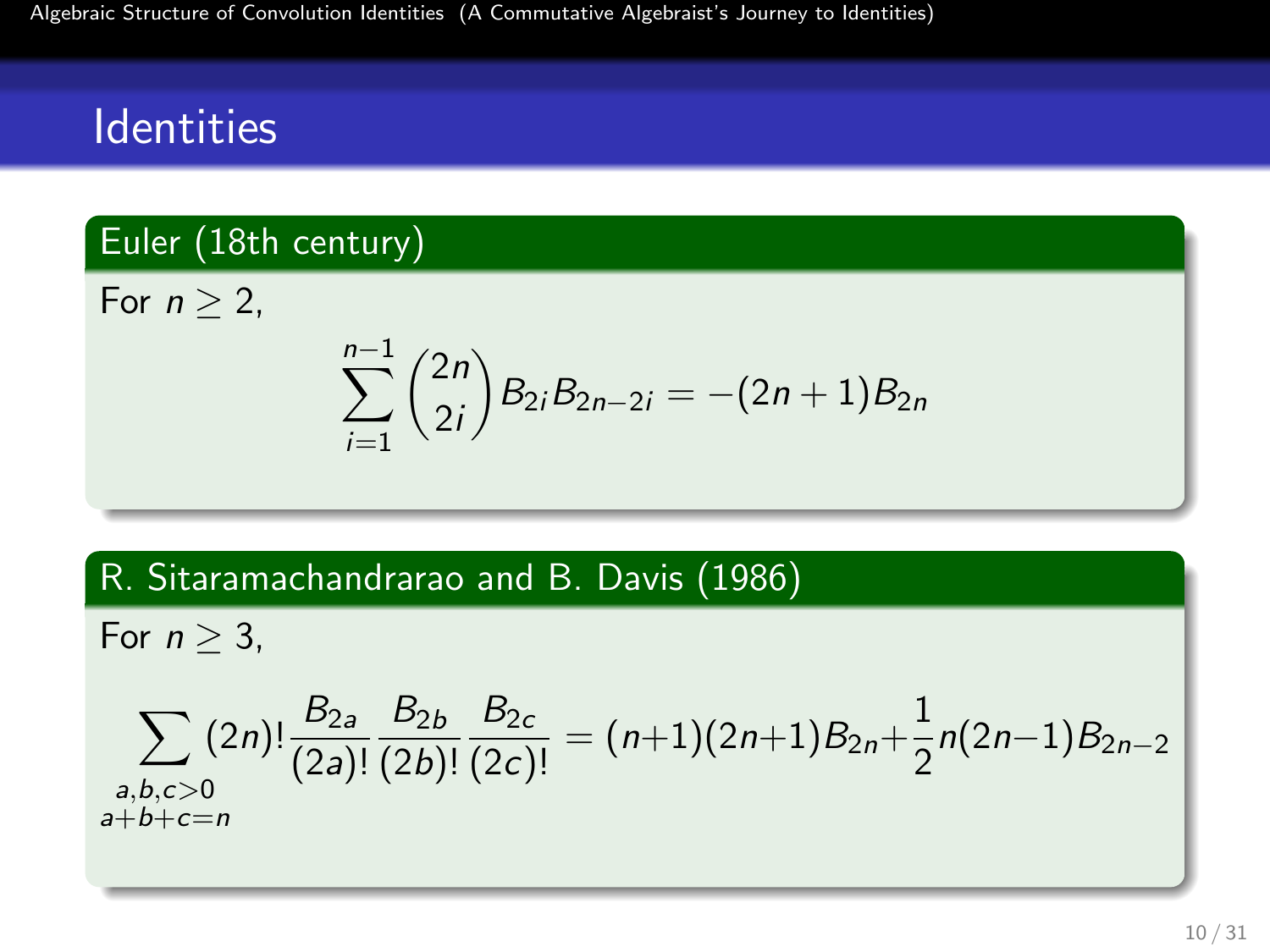### R. Sitaramachandrarao and B. Davis (1986)

For 
$$
n \ge 4
$$
,  
\n
$$
\sum_{\substack{a,b,c,d>0\\a+b+c+d=n}} (2n)! \frac{B_{2a}}{(2a)!} \frac{B_{2b}}{(2b)!} \frac{B_{2c}}{(2c)!} \frac{B_{2d}}{(2d)!} = -\binom{2n+3}{3} B_{2n} - \frac{4}{3} n^2 (2n-1) B_{2n-2}
$$

- A. Sankarayanan (1987) has evaluated the sum of products of 5 Bernoulli numbers.
- W.-P. Zhang (1992) has evaluated the sums of products of 6 and 7 Bernoulli numbers.
- K. Dilcher (1996) has a formula for the sum of products of  $n$ Bernoulli numbers.
- I-C. Huang & S.-Y. Huang (1999) explain the phenomenon using "complete sums".
- $\bullet$  I-C. Huang explains the phenomenon using a D-module.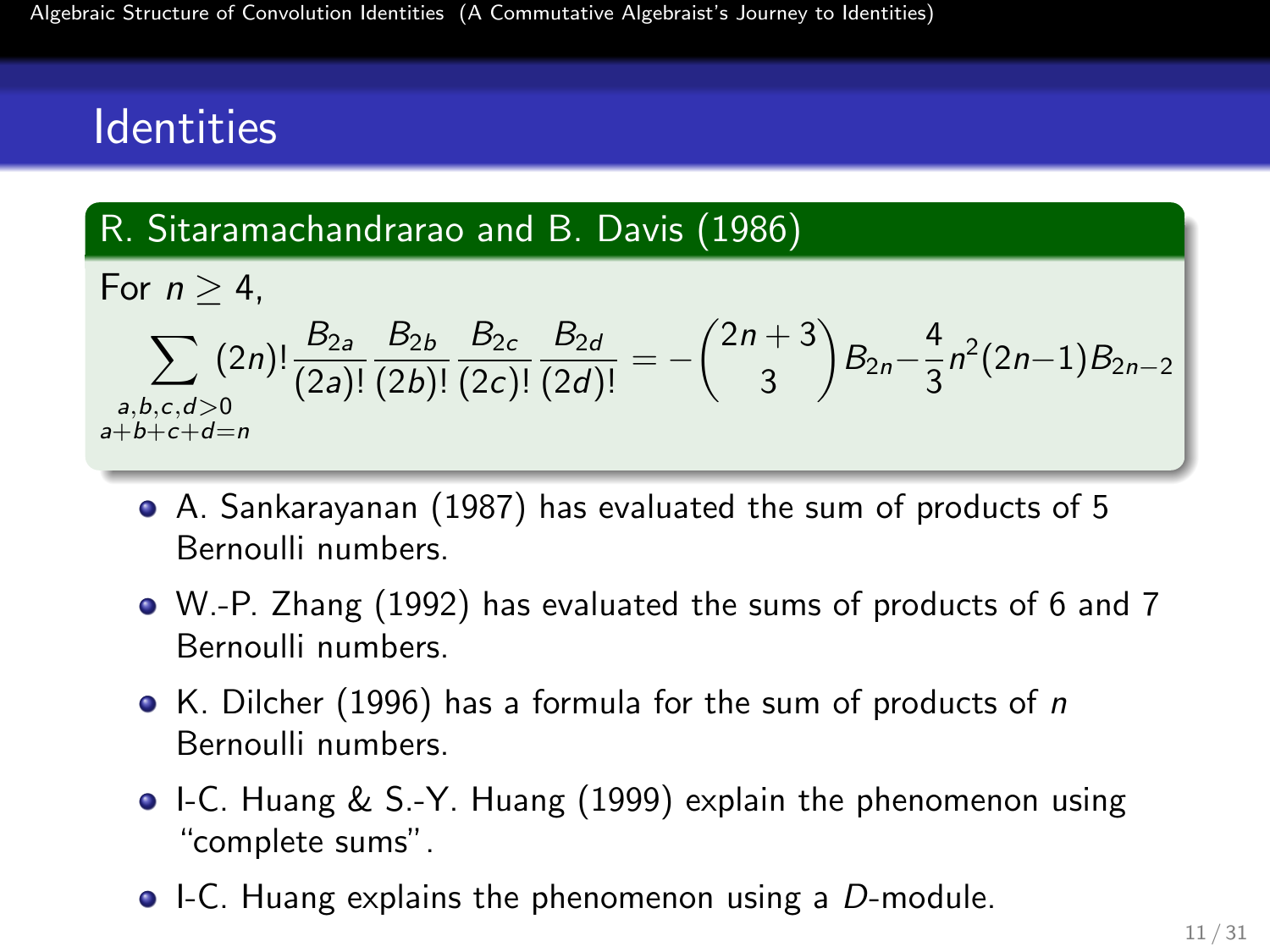Identity  
\nFor 
$$
n \ge 4
$$
,  
\n
$$
\sum_{p=2}^{n-2} \frac{(2n-2)!}{(2p-2)!(2n-2p-2)!} \frac{B_{2p}}{2p} \frac{B_{2n-2p}}{2n-2p} = -\frac{(2n+1)(n-3)}{6n} B_{2n}.
$$

- by H. Rademacher using Eisenstein series,
- by M.-K. Eie using zeta functions,
- by I-C. Huang and S.-Y. Huang using cohomology residues.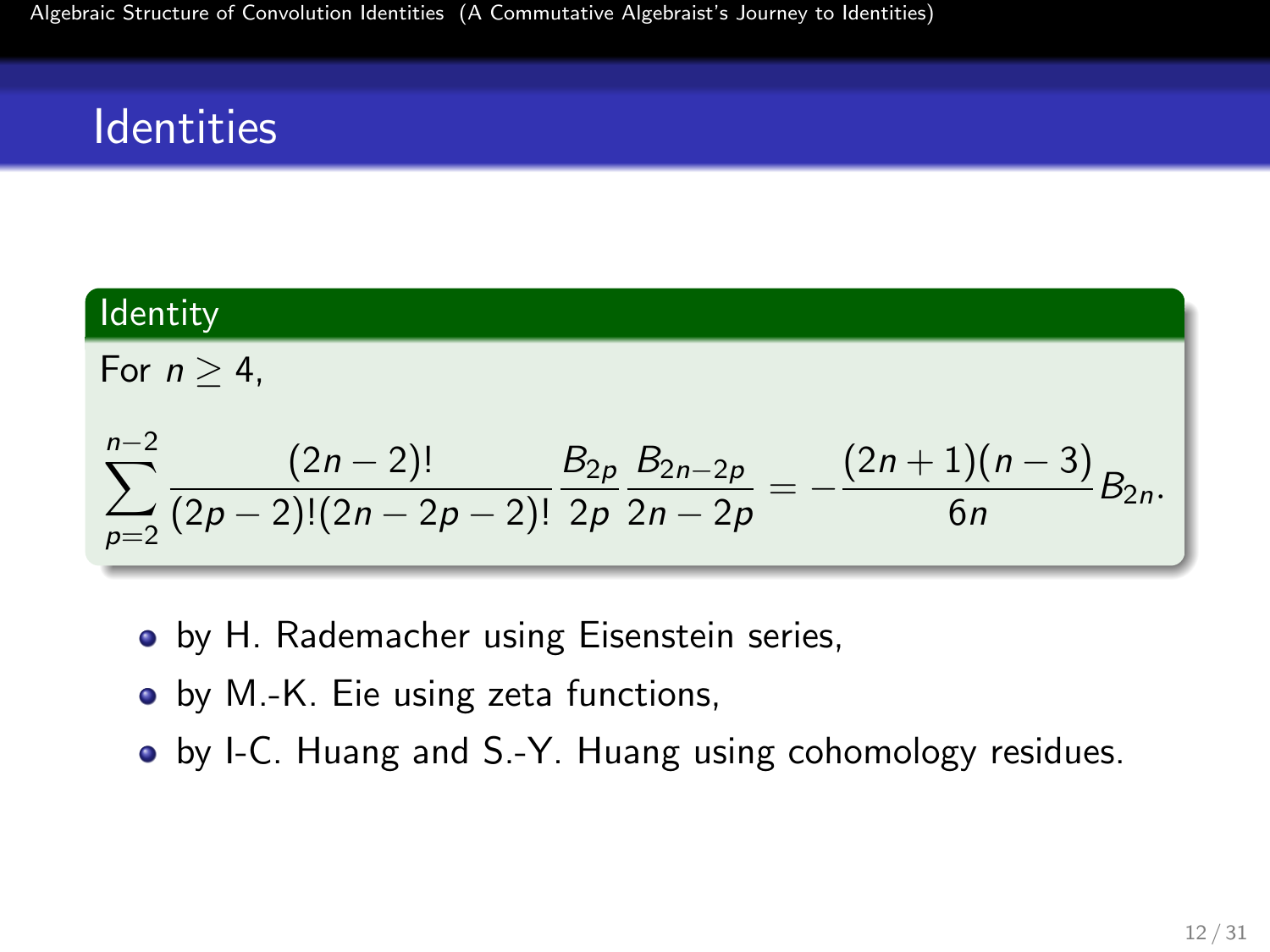### T. Agoh and K. Dilcher (2007)

$$
\sum_{i=0}^{n} {n \choose i} B_{i+1} B_{n-i+1} = \frac{1}{6} (n-1) B_n - B_{n+1} - \frac{1}{6} (n+3) B_{n+2},
$$
  

$$
\sum_{i=0}^{n} {n \choose i} B_{i+2} B_{n-i+3} = \frac{1}{60} n B_{n+1} + \frac{1}{6} B_{n+3} - \frac{1}{60} (n+6) B_{n+5}.
$$

T. Agoh and K. Dilcher (2007) give formulas for the sum of products of two Bernoulli numbers with shifted indices.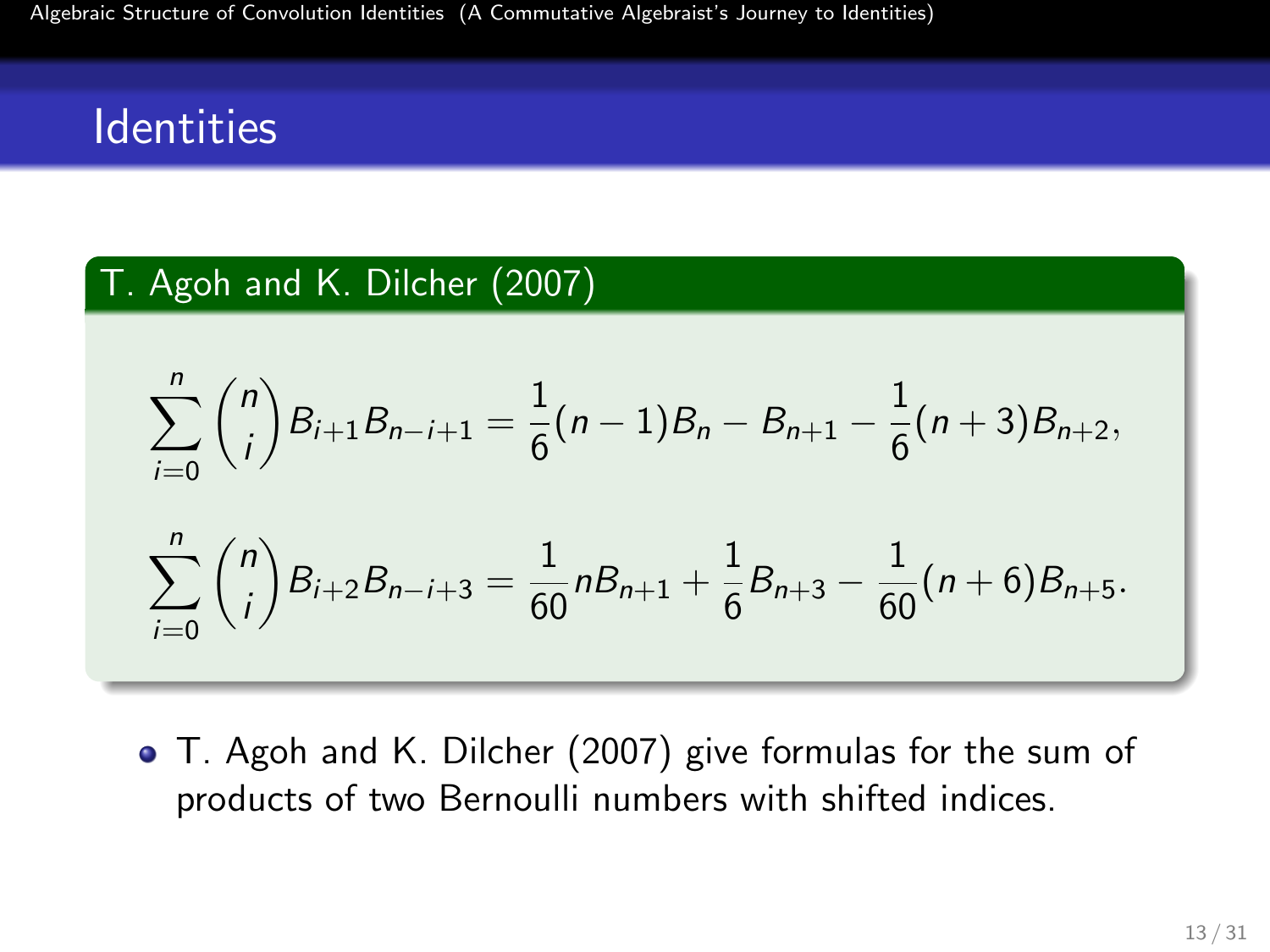### W.-P. Zhang (1992)

$$
\sum_{i+j+k=n} {n \choose i,j,k} E_i E_j E_k = \frac{1}{2} E_n - \frac{1}{2} E_{n+2}
$$

W.-P. Zhang (1992) has evaluated the sum of products of 5, 7, 9 Euler numbers.

### A.-F. Hsu and H.-L. Lee (2011)

$$
\sum_{i_1+i_2+\cdots+i_{11}=n} {n \choose i_1, i_2, \cdots, i_{11}} E_{i_1} E_{i_2} \cdots E_{i_{11}} = \frac{63}{256} E_n - \frac{117469}{403200} E_{n+2} + \frac{17281}{362880} E_{n+4} - \frac{209}{86400} E_{n+6} + \frac{11}{241920} E_{n+8} - \frac{1}{3628800} E_{n+10}
$$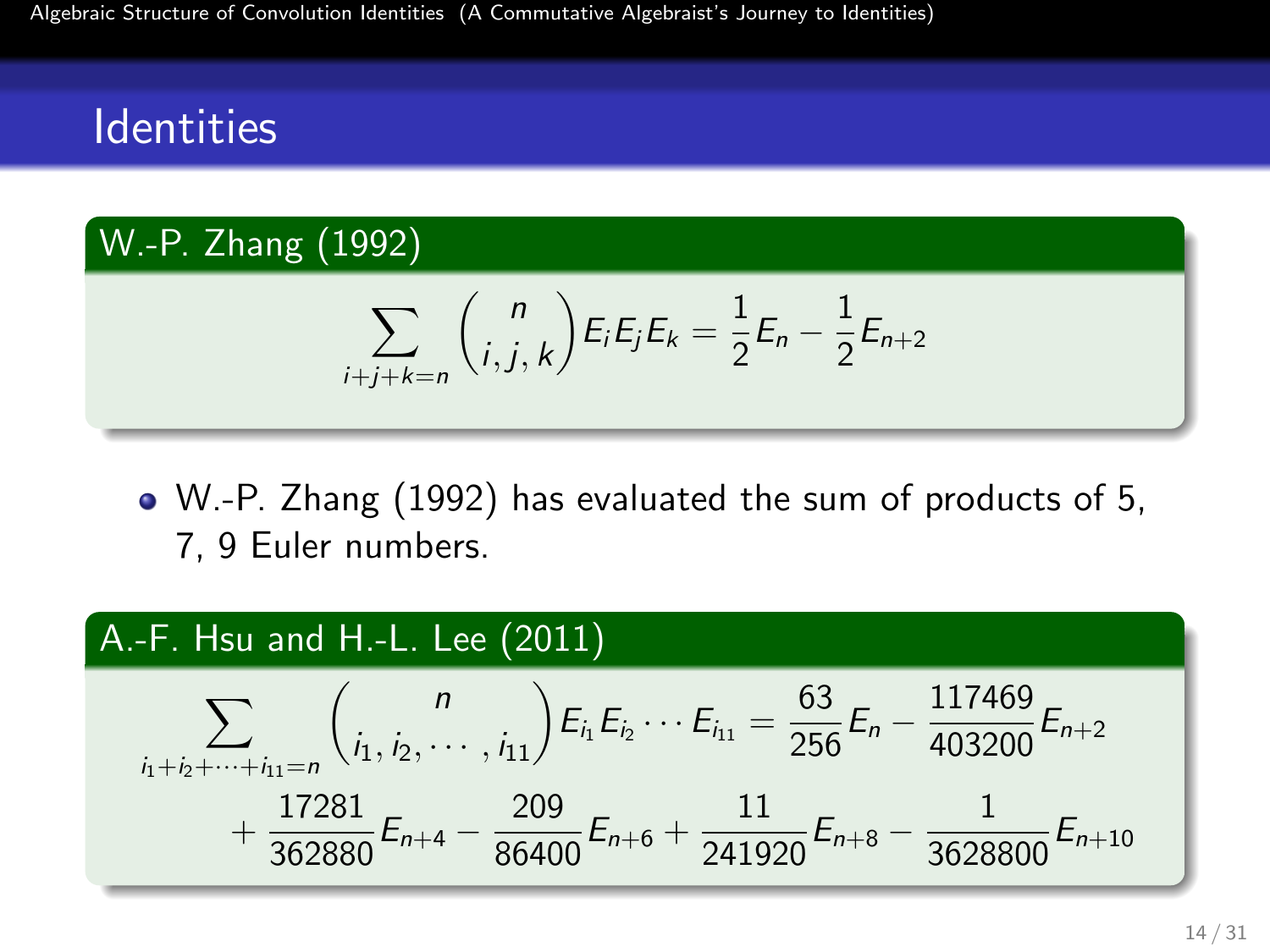- $\bullet$  K. Dilcher (1996) has a formula for the sum of products of n Euler numbers in terms of Euler polynomial.
- $\bullet$  Are there formulas for the sum of product of 2n Euler numbers in terms of only Euler numbers? with shifted indices?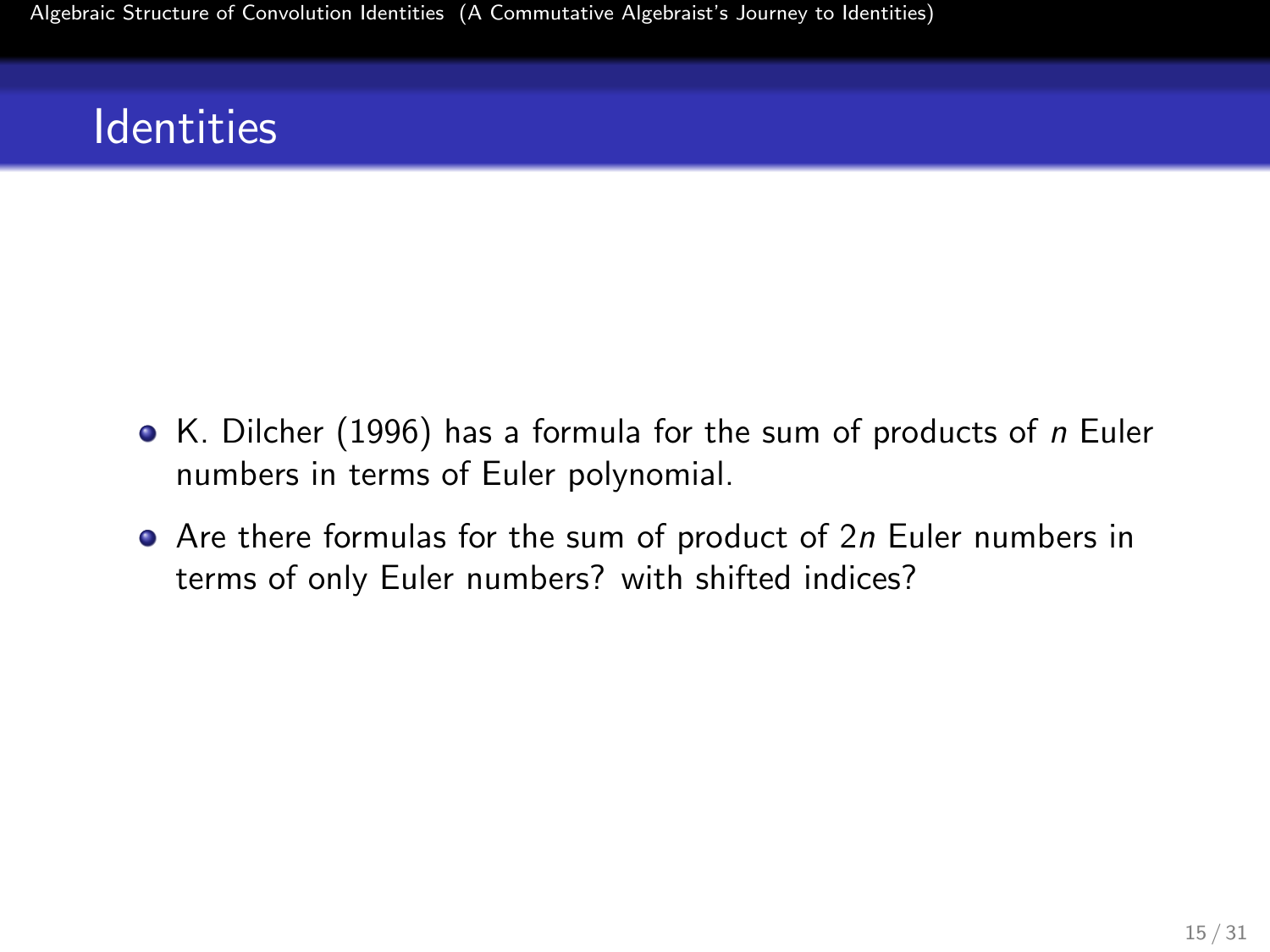## Bernoulli numbers

Bernoulli numbers are defined by **B** := 
$$
\frac{T}{e^T - 1} = \sum \frac{B_i}{i!} T^i
$$
.

$$
\frac{d\mathbf{B}}{dT} = \frac{1}{e^{\mathcal{T}} - 1} - \frac{T e^{\mathcal{T}}}{(e^{\mathcal{T}} - 1)^2} = \frac{1}{e^{\mathcal{T}} - 1} - \frac{T}{e^{\mathcal{T}} - 1} - \frac{T}{(e^{\mathcal{T}} - 1)^2}
$$

Let  $\delta$  be the derivation  $T(d/dT)$ . Then

$$
\delta \cdot \mathbf{B} = \mathbf{B} - T\mathbf{B} - \mathbf{B}^2,
$$

or

$$
\mathbf{B}^2 = (1 - \mathcal{T} - \delta) \cdot \mathbf{B}.
$$

Comparing coefficients, we recover

$$
\sum_{i+j=n} \frac{B_i}{i!} \frac{B_j}{j!} = \frac{B_n}{n!} - \frac{B_n}{(n-1)!} - \frac{B_{n-1}}{(n-1)!}.
$$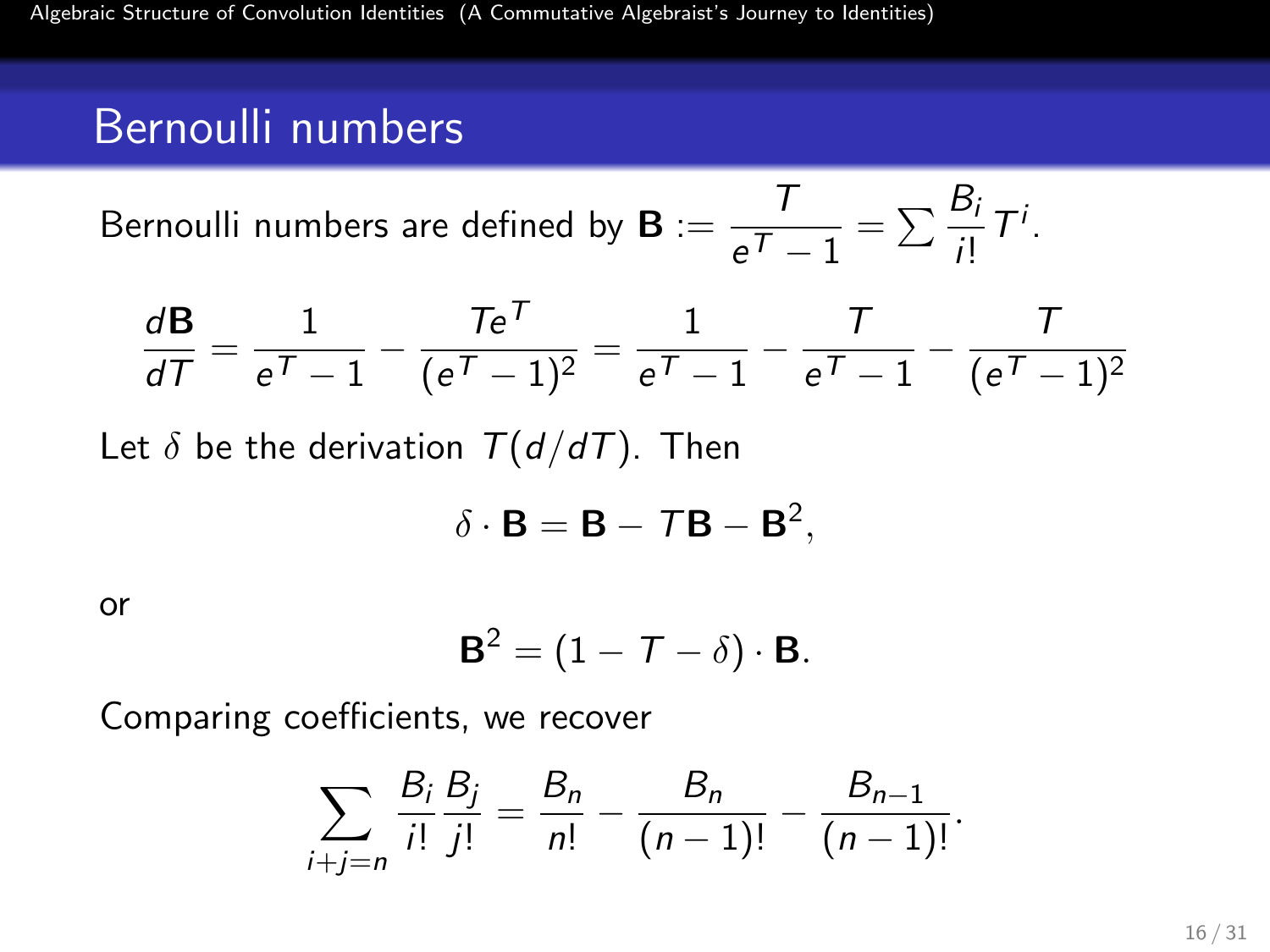# Bernoulli numbers

Formulas of the sum of products of n Bernoulli numbers are obtained from the following relation.

### M. É. Lucas (1878)

$$
\mathbf{B}^{n+1} = \left(1 - T - \frac{T}{n}\frac{d}{dT}\right) \cdot \mathbf{B}^n
$$

For example,

$$
\mathbf{B}^3 = \left(1 - T - \frac{T}{2} \frac{d}{dT}\right) \cdot \mathbf{B}^2
$$
  
=  $\left(1 - T - \frac{T}{2} \frac{d}{dT}\right) \left(1 - T - T \frac{d}{dT}\right) \cdot \mathbf{B},$ 

which can be simplified using the relation

$$
[\frac{d}{dT},\,T]:=\frac{d}{dT}\,T\,-\,T\frac{d}{dT}=1.
$$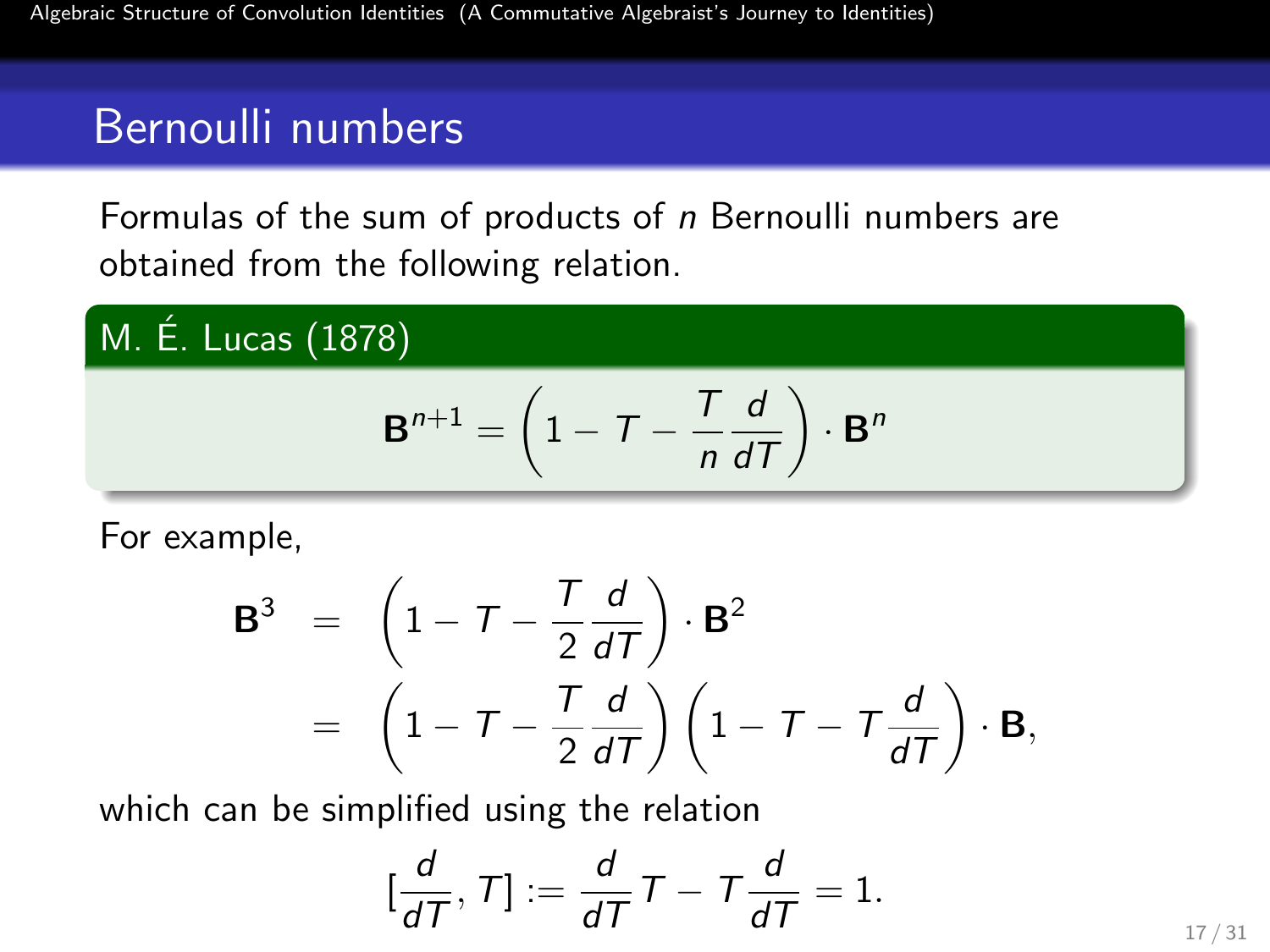### Bernoulli numbers and Euler numbers

$$
\mathbb{Q}[T, \mathbf{B}]_T \text{ is a module over the Weyl algebra } \mathbb{Q}\langle T, \frac{d}{dT}\rangle.
$$
  
The polynomial ring  $\mathbb{Q}[T, \mathbf{B}]$  is a module over  $\mathbb{Q}\langle T, T\frac{d}{dT}\rangle$ .  
Note that  $(T\frac{d}{dT}) \cdot T = T$ .

For Euler numbers  $\mathbf{E} = \frac{2e^{T}}{e^{2T}}$  $\frac{2e^{T}-1}{e^{2T}+1}$ , we have  $\frac{d}{dT}\mathbf{E} = \mathbf{E} - e^{T}\mathbf{E}^{2}$ . In other words,  $\mathbb{Q}[e^{\mathcal{T}}, \mathsf{E}]$  is a module over  $\mathbb{Q}\langle e^{\mathcal{T}}, \frac{d}{d\mathcal{T}}\rangle$ .  $\mathbb{Q}[e^\mathcal{T},\mathsf{E}]$  is isomorphic to  $\mathbb{Q}[X,Y]/(X^2Y-2X+Y).$ Note that  $\frac{d}{dT} \cdot e^{\mathcal{T}} = e^{\mathcal{T}}$ .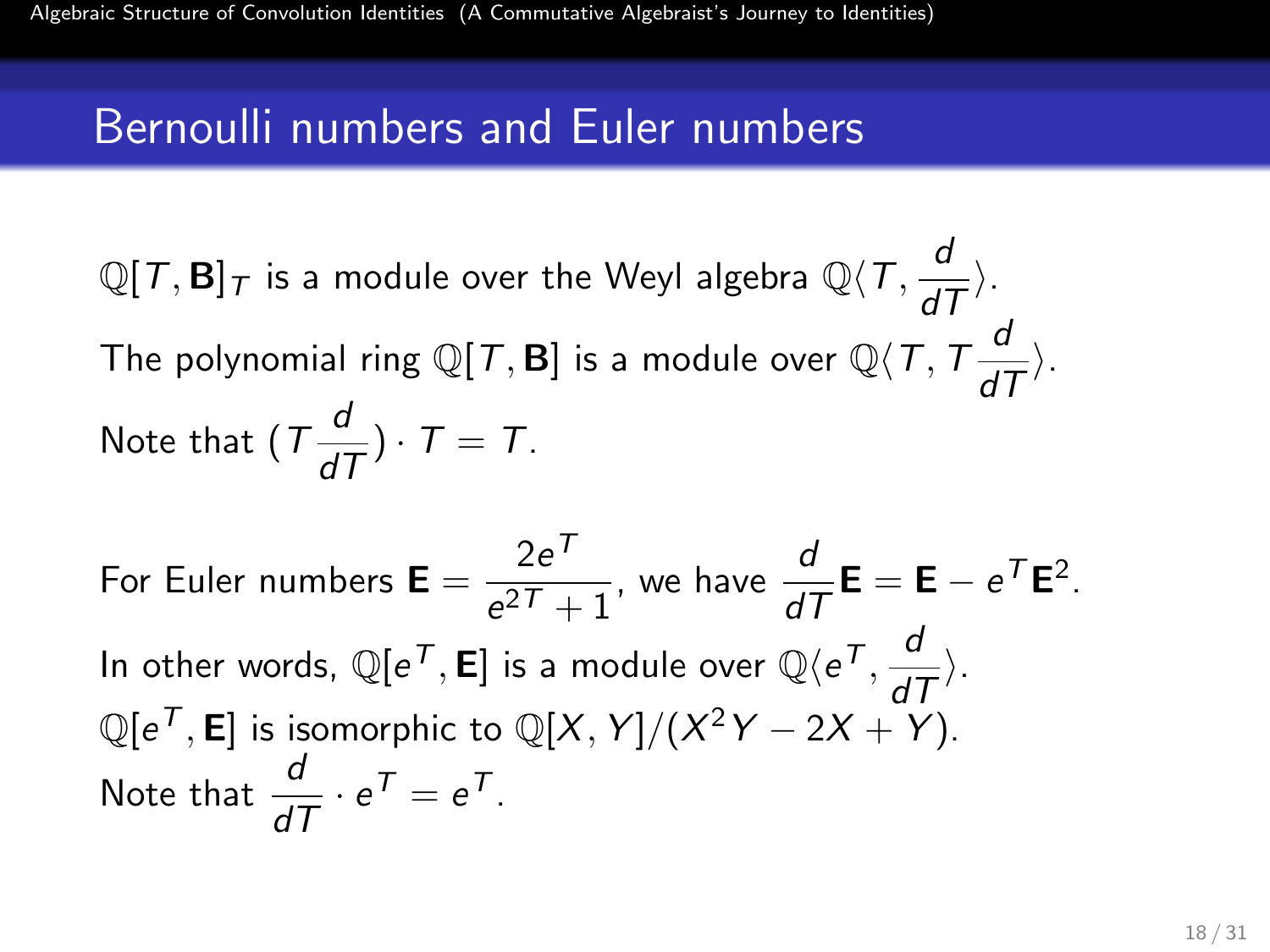For each sequence of numbers, we consider a subvariety of the affine plane.

| numbers   | vanishing set of      | Q-algebra                          |
|-----------|-----------------------|------------------------------------|
| Bernoulli |                       | $\mathbb{Q}[X, Y]$                 |
| Euler     | $X^2Y - 2X + Y$       | $\mathbb{Q}[X, Y]/(X^2Y - 2X + Y)$ |
| Genocchi  |                       |                                    |
| Fibonacci | $X^2Y + XY + X - Y$   |                                    |
| Lucas     | $X^2Y - 5XY + X + 5Y$ | ٠                                  |
| Pell      | $X^2Y + 2XY + X - Y$  |                                    |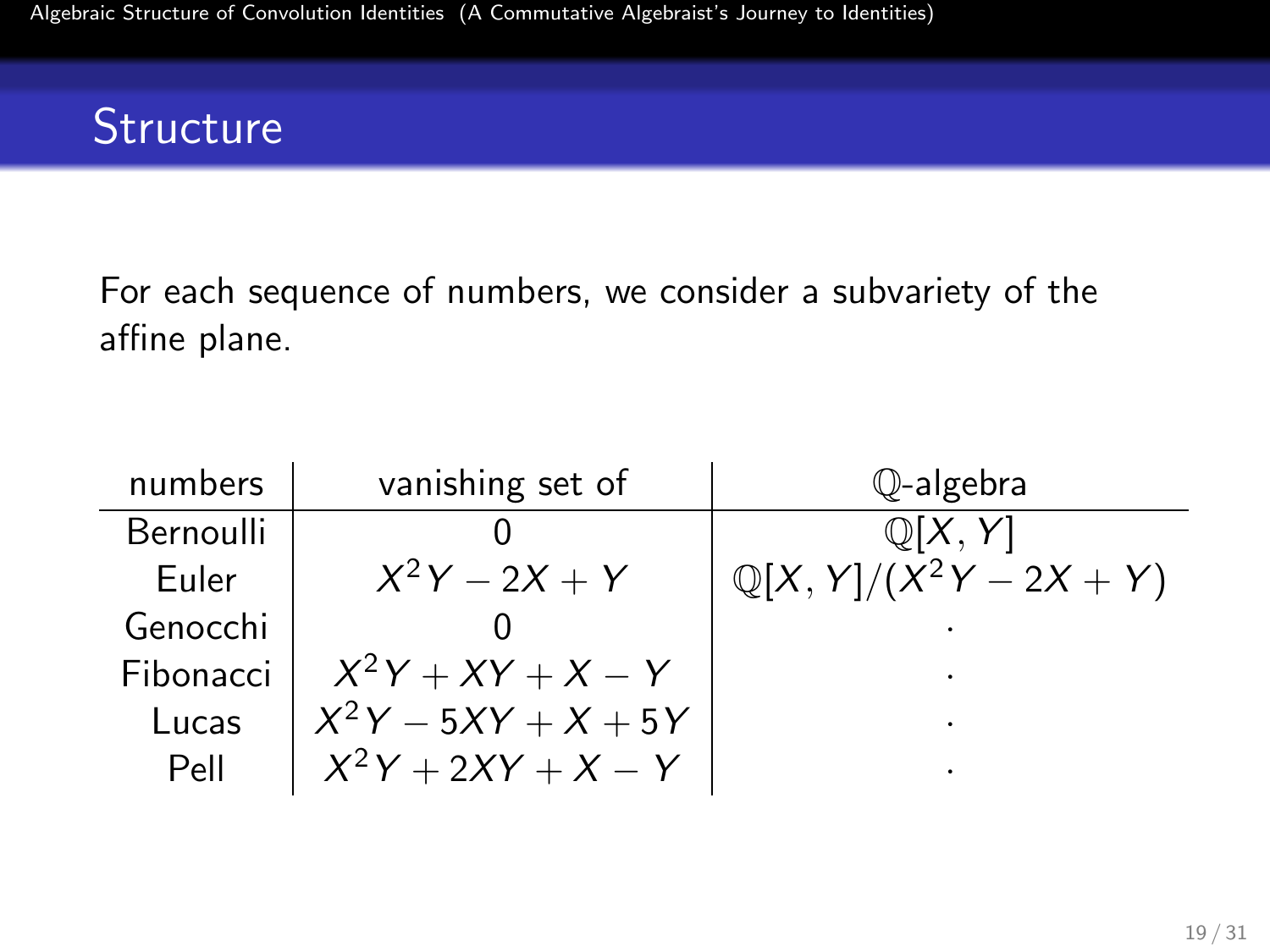#### Parametrization

A parametrization of a Q-algebra  $\mathbb{Q}[x, y]$  is a Q-algebra embedding  $\mathbb{Q}[x, y] \to \mathbb{Q}[[T]].$ 

For Bernoulli numbers, Euler numbers, Genocchi numbers, Fibonacci numbers, Lucas numbers, and Pell numbers, we will show that identities are obtained from a parametrization sending  $y$  to **B**, **E**, **G**, **F**, **L** and **P** together with a derivation  $\delta$  stabilizing x (that is  $\delta \cdot x = x$ ).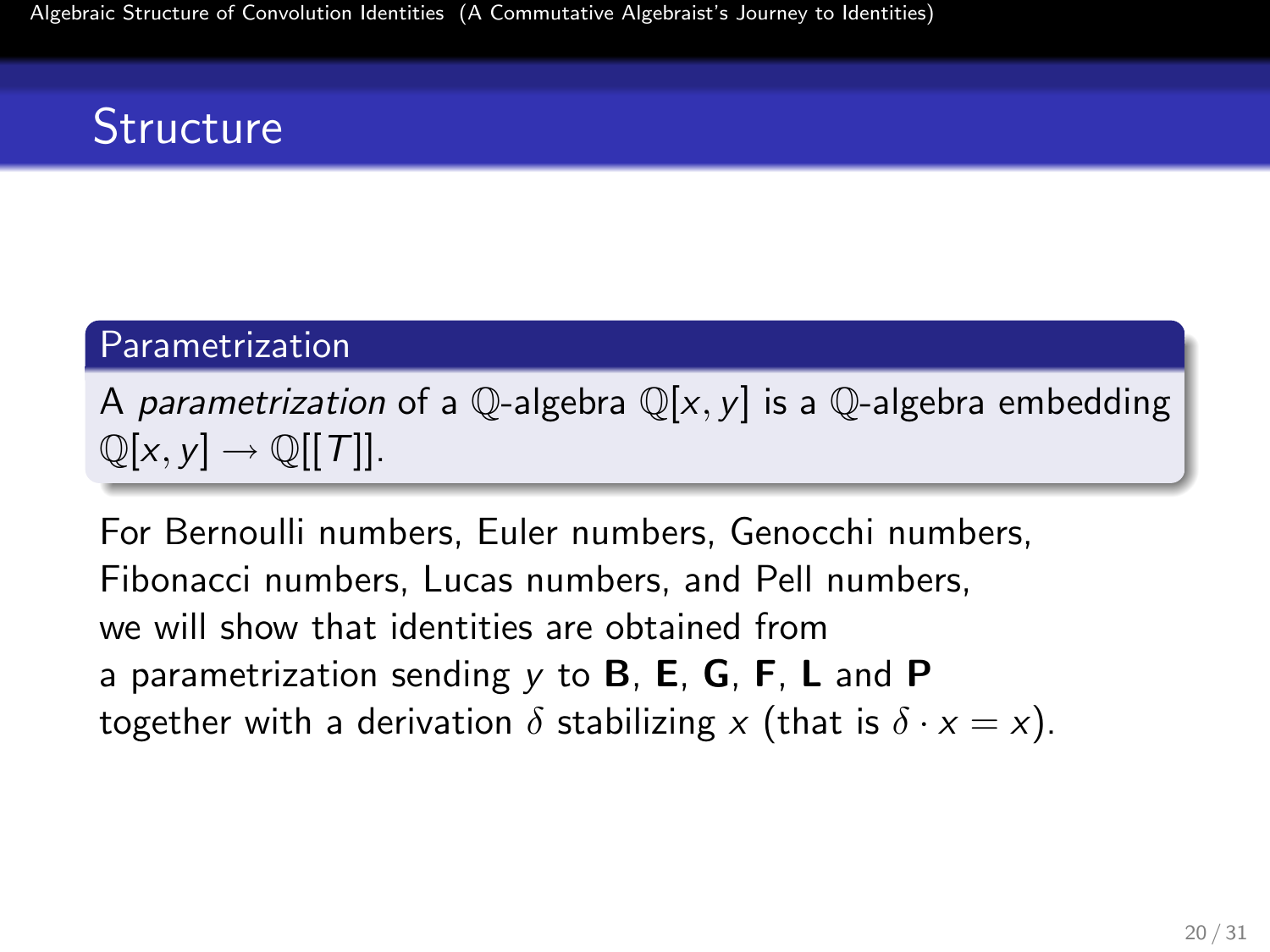Given  $0 \neq f \in \mathbb{Q}[[T]]$ , we denote

$$
\frac{d \log f}{dT} := \frac{1}{f} \frac{df}{dT} \in \mathbb{Q}((T)).
$$

Given futhermore  $g \in \mathbb{Q}[[T]] \setminus \mathbb{Q}$ , we denote

$$
\frac{d \log f}{d \log g} := \frac{d \log f}{d \mathcal{T}} \left( \frac{d \log g}{d \mathcal{T}} \right)^{-1}.
$$

The map

$$
\frac{d}{d\log g} := \left(\frac{d\log g}{dT}\right)^{-1} \frac{d}{dT}
$$

is a  $\mathbb Q$ -derivation stabilizing  $g$ :

$$
\frac{dg}{d \log g} = \left(\frac{d \log g}{dT}\right)^{-1} \frac{dg}{dT} = \left(\frac{1}{g} \frac{dg}{dT}\right)^{-1} \frac{dg}{dT} = g.
$$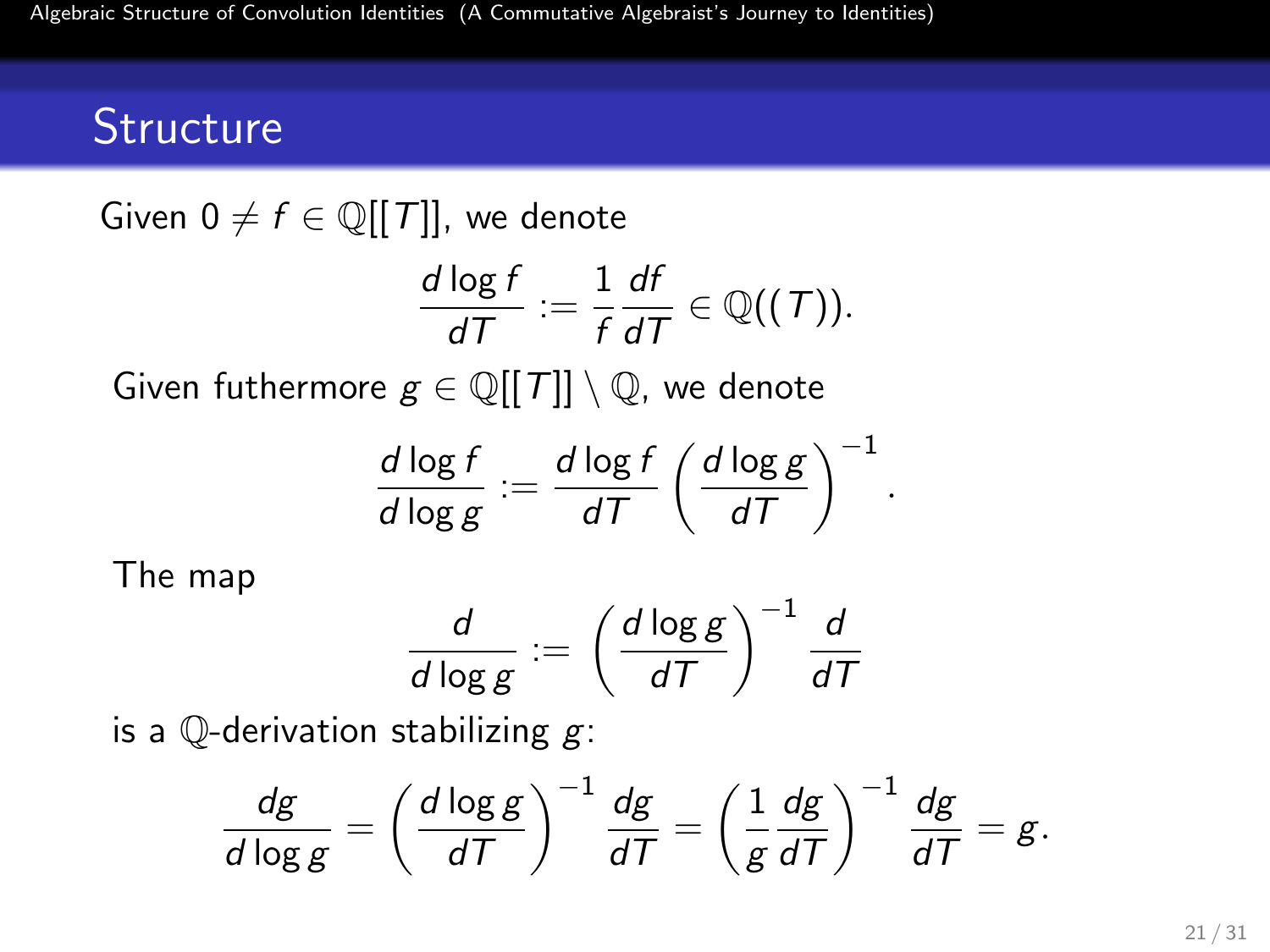Let  $\mathbb{Q}[x, y]$  be a  $\mathbb{Q}$ -subalgebra of  $\mathbb{Q}[[T]]$ , where  $x \notin \mathbb{Q}$ . If

$$
\frac{d \log y}{d \log x} \in \mathbb{Q}[x, y],
$$

the restriction of

$$
\delta := \frac{d}{d\log x} := \left(\frac{d\log x}{dT}\right)^{-1} \frac{d}{dT}
$$

to  $\mathbb{Q}[x, y]$  is a  $\mathbb{Q}$ -derivation stabilizing x. Note that

$$
\delta \cdot y = \left(\frac{d \log x}{dT}\right)^{-1} \frac{dy}{dT} = y \left(\frac{d \log x}{dT}\right)^{-1} \frac{d \log y}{dT} = y \frac{d \log y}{d \log x}.
$$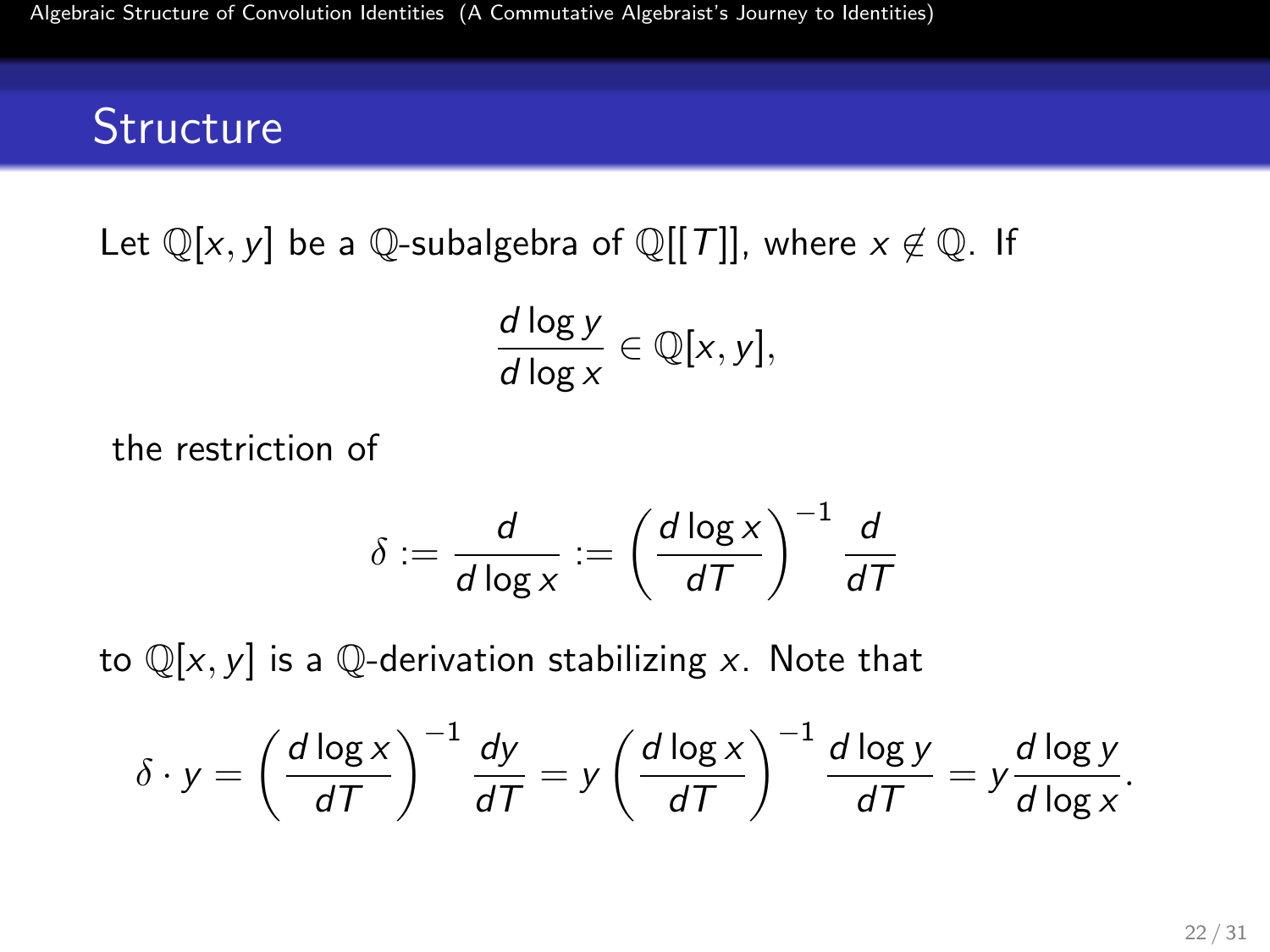#### Examples:

**•** Bernoulli numbers: Let  $x = T$ ,  $y = B$  and  $\delta = d/d \log x$ .

$$
\frac{d \log y}{d \log x} = 1 - x - y \quad \text{and} \quad \begin{cases} \delta \cdot x = x \\ \delta \cdot y = y - xy - y^2 \end{cases}
$$

Euler numbers: Let  $x = e^T$ ,  $y = \mathbf{E}$  and  $\delta = d/d \log x$ .

$$
\frac{d \log y}{d \log x} = 1 - xy \quad \text{and} \quad \begin{cases} \delta \cdot x = x \\ \delta \cdot y = y - xy^2 \end{cases}
$$

Genocchi numbers, Fibonacci numbers, Lucas numbers, Pell numbers, etc. fit in the framework.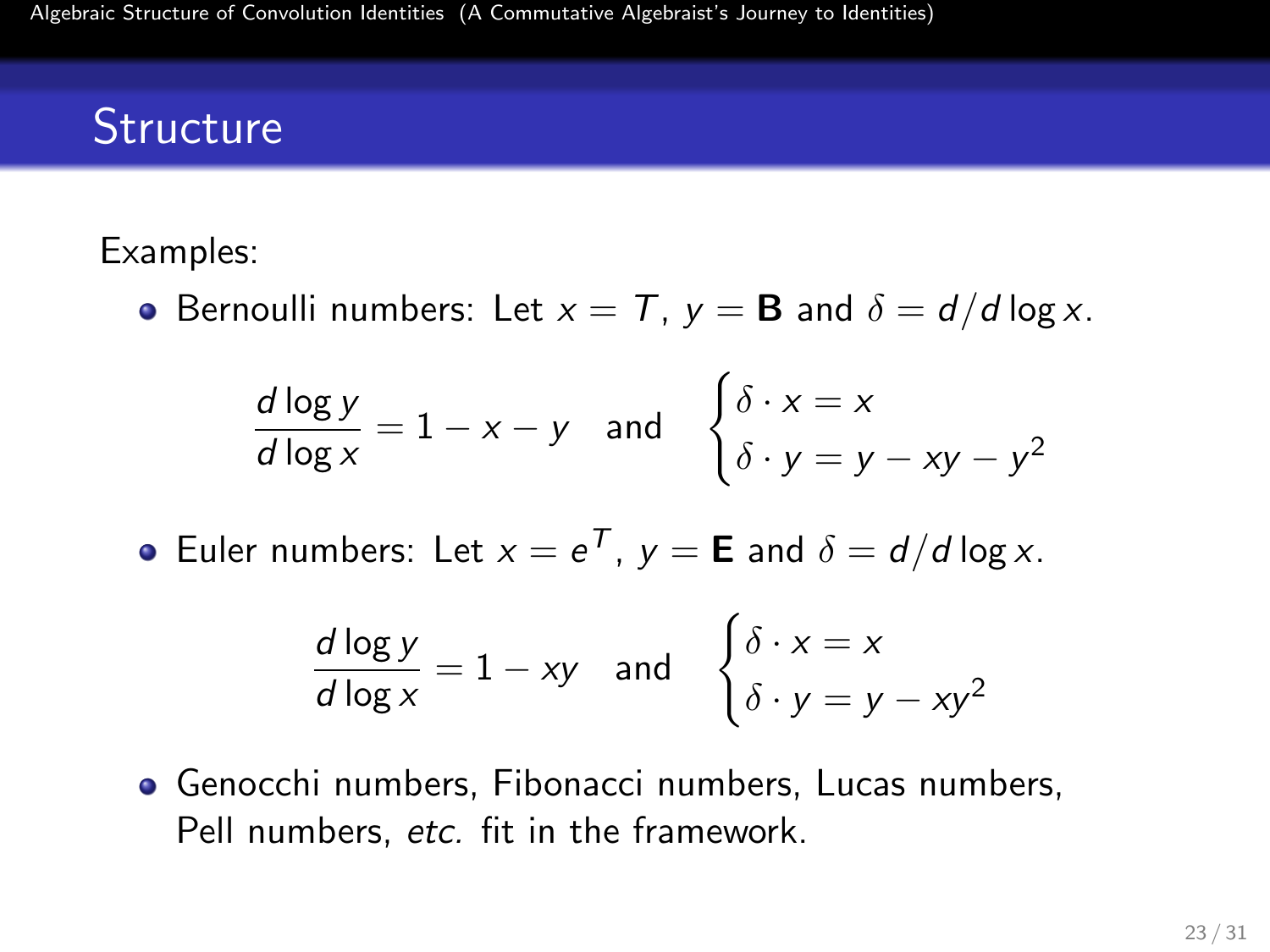# Structure (universal enveloping algebra)

Let  $\delta$  be a Q-derivation on  $\mathbb{Q}[x, y]$  stabilizing x. We denote by  $\mathbb{Q}\langle x,\delta\rangle$  the  $\mathbb{Q}$ -algebra of  $\mathbb{Q}$ -linear operators on  $\mathbb{Q}[x, y]$  generated by  $\delta$  and the multiplication map x.

The Leibniz rule gives the relation  $\delta x - x\delta = x$  in  $\mathbb{O}\langle x, \delta \rangle$ .

#### Proposition

Let  $\delta$  be a Q-derivation on  $\mathbb{Q}[x, y]$  stabilizing x. Assume that x is not a zero-divisor of  $\mathbb{Q}[x, y]$ . The  $\mathbb{Q}$ -algebra  $\mathbb{Q}\langle x, \delta \rangle$  is isomorphic to the universal enveloping algebra of the two-dimensional Lie algebra with basis  $\{\delta, x\}$  and Lie bracket  $[\delta, x] := \delta x - x\delta = x$ .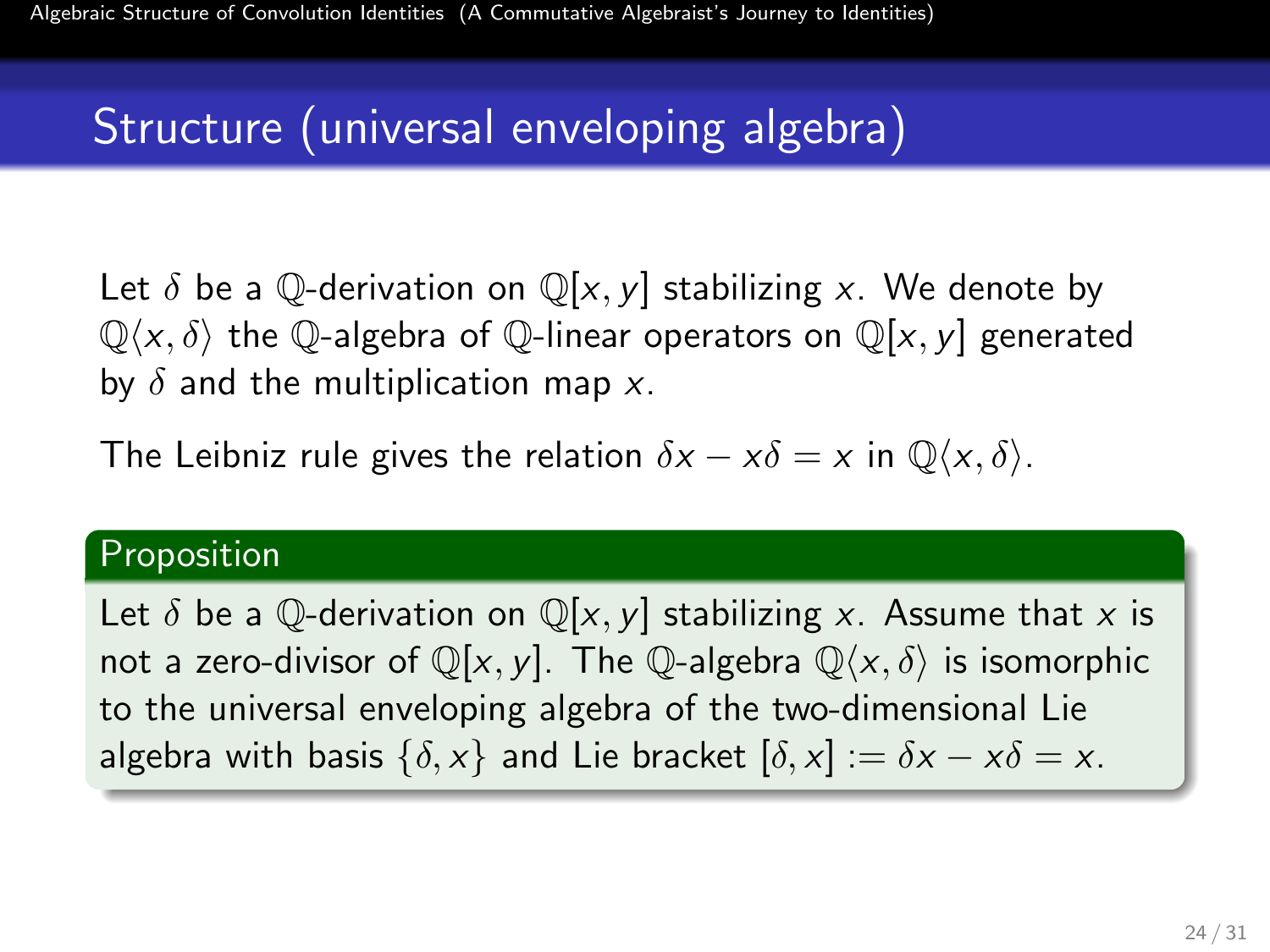# Structure (Weyl algebra)

Let  $\delta$  be a Q-derivation on  $\mathbb{Q}[x, y]$  stabilizing x. The commutative ring  $\mathbb{Q}[{\mathrm{\mathsf{x}}},{\mathrm{\mathsf{x}}}^{-1},{\mathrm{\mathsf{y}}}]$  has a module structure over  $\mathbb{Q}\langle {\mathrm{\mathsf{x}}},{\mathrm{\mathsf{x}}}^{-1}\delta\rangle$ , where  $\chi^{-1}\delta$  is the  $\mathbb Q$ -derivation on  $\mathbb Q[\mathsf x,\mathsf x^{-1},\mathsf y]$  defined by

$$
(x^{-1}\delta) \cdot \frac{f}{x^n} := \frac{1}{x} \left( \frac{\delta \cdot f}{x^n} - n \frac{f}{x^{n+1}} \delta \cdot x \right) = \frac{(\delta - n) \cdot f}{x^{n+1}}.
$$

#### Proposition

Let  $\delta$  be a Q-derivation on  $\mathbb{Q}[x, y]$  stabilizing x. Assume that x is not a zero-divisor. The Q-algebra  ${\mathbb Q}\langle x, x^{-1}\delta\rangle$  is isomorphic to the first Weyl algebra over Q.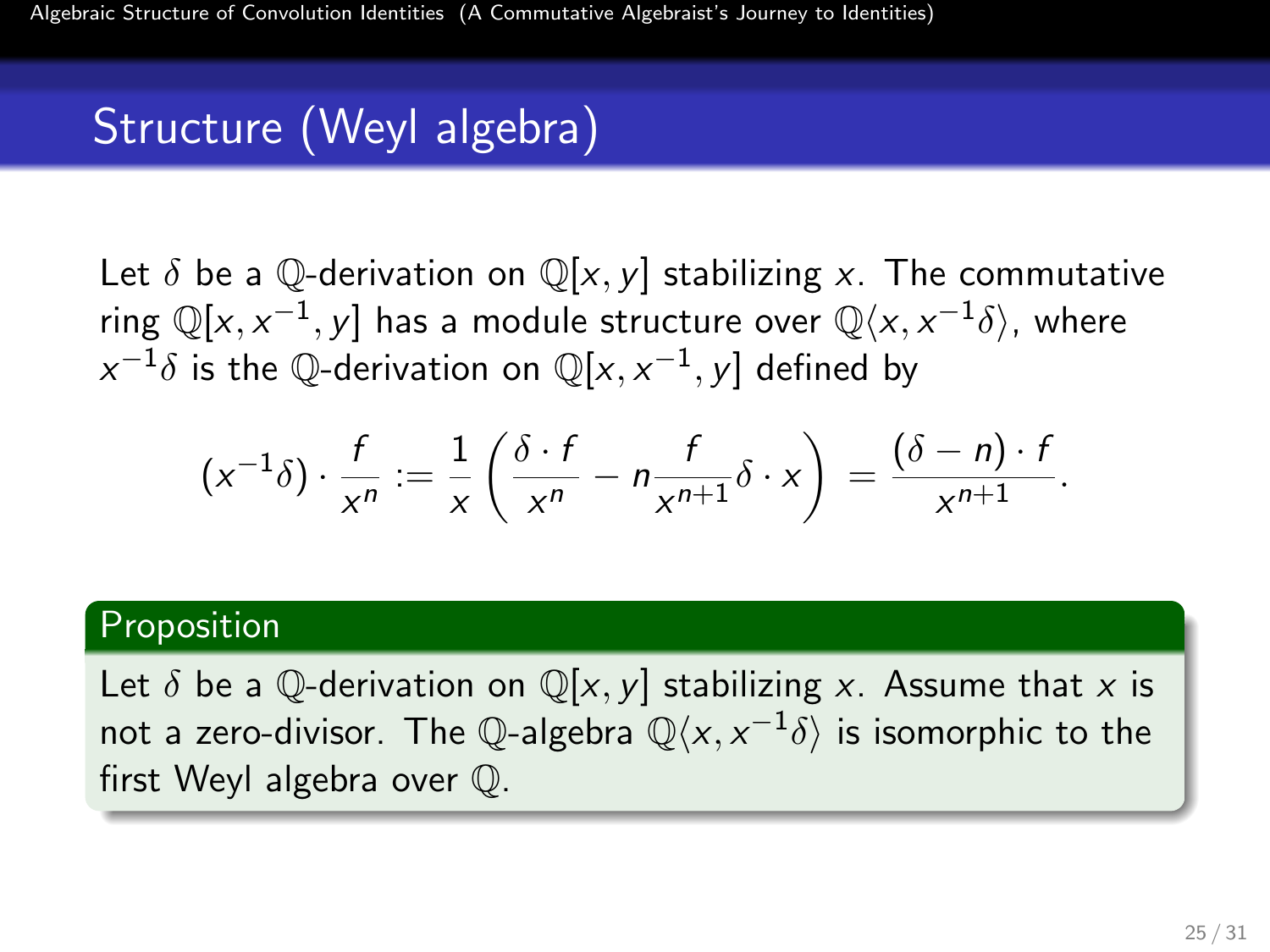# Bernoulli numbers

For Bernoulli numbers, we consider the polynomial ring  $\mathbb{Q}[x, y]$ with the Q-derivation  $\delta$  given by

$$
\bullet \ \delta \cdot x = x,
$$

$$
\bullet \ \delta \cdot y = y - xy - y^2.
$$

Leibniz rule:

$$
\bullet \ \delta x - x\delta = x \in \mathbb{Q}\langle x, \delta \rangle.
$$

Concrete information is obtained from the realization  $x = T$ ,  $y = B$  and

$$
\delta = \frac{d}{d\log x}.
$$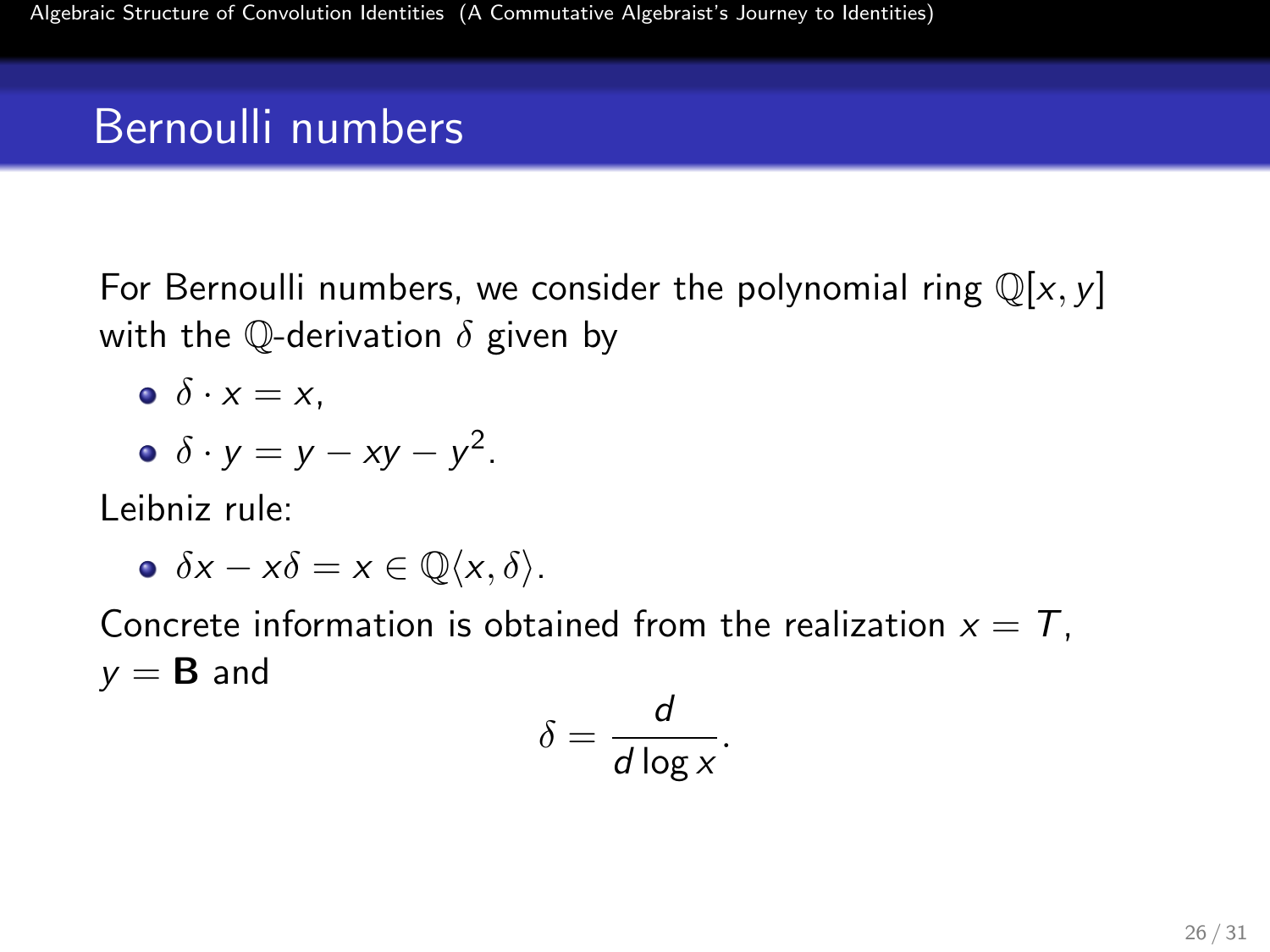## Bernoulli numbers

For Bernoulli numbers,  $x^{-1}\delta$  can be realized as  $D:=d/dT.$ A formula for the sum

$$
\sum_{i=0}^{\ell} {\ell \choose i} B_{i+m} B_{n-i+n}
$$

is given by the membership  $T^{m+n}(D^m\cdot y)(D^n\cdot y)\in \mathbb Q\langle T,D\rangle\cdot y.$ For example,

$$
(D \cdot y)^2 = \left(-\frac{1}{6}TD^3 - \frac{1}{2}D^2 + \frac{1}{6}TD - D - \frac{1}{6}\right) \cdot y.
$$

gives rise to

$$
\sum_{i=0}^n \binom{n}{i} B_{1+i} B_{1+n-i} = \frac{1}{6}(n-1)B_n - B_{n+1} - \frac{1}{6}(n+3)B_{n+2}.
$$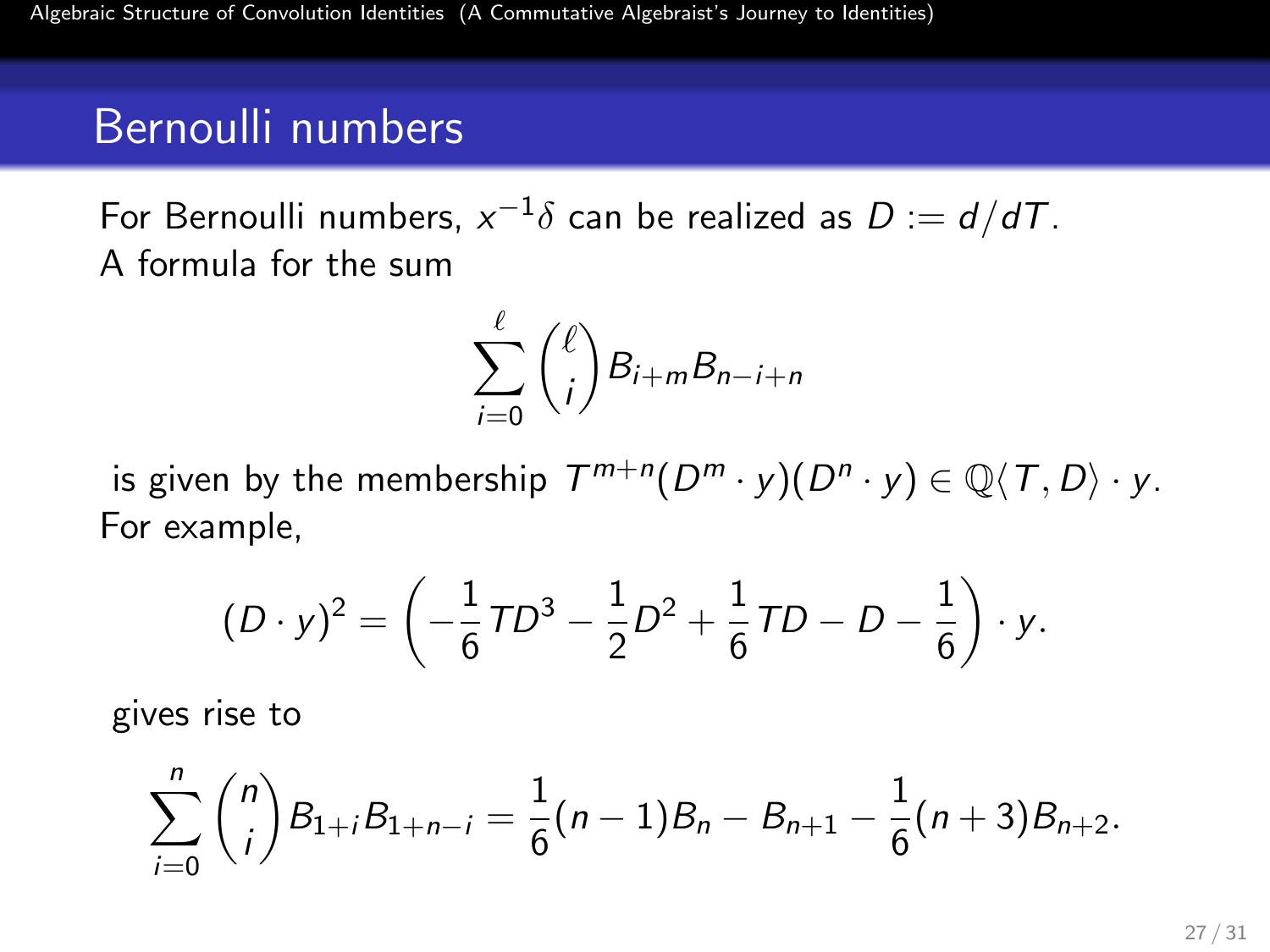For Euler numbers, we consider  $x$  and  $y$  with the relation

$$
\bullet \; x^2y-2x+y=0;
$$

and consider the  $\mathbb O$ -derivation  $\delta$  satisfying

$$
\bullet \ \delta \cdot x = x,
$$

$$
\bullet \ \delta \cdot y = y - xy^2.
$$

Leibniz rule:

$$
\bullet \ \delta x - x \delta = x \in \mathbb{Q}\langle x, \delta \rangle.
$$

The relation

$$
y^{2n+1} = \frac{(1^2 - \delta^2) (3^2 - \delta^2) \cdots ((2n-1)^2 - \delta^2)}{(2n)!} \cdot y
$$

gives rise to formulas for the sum of product of  $2n + 1$  Euler numbers. Note that  $y^{2n} \not\in \mathbb{Q}[\delta] \cdot y$  but  $y^{2n} \in \mathbb{Q}[\delta]x \cdot y$ .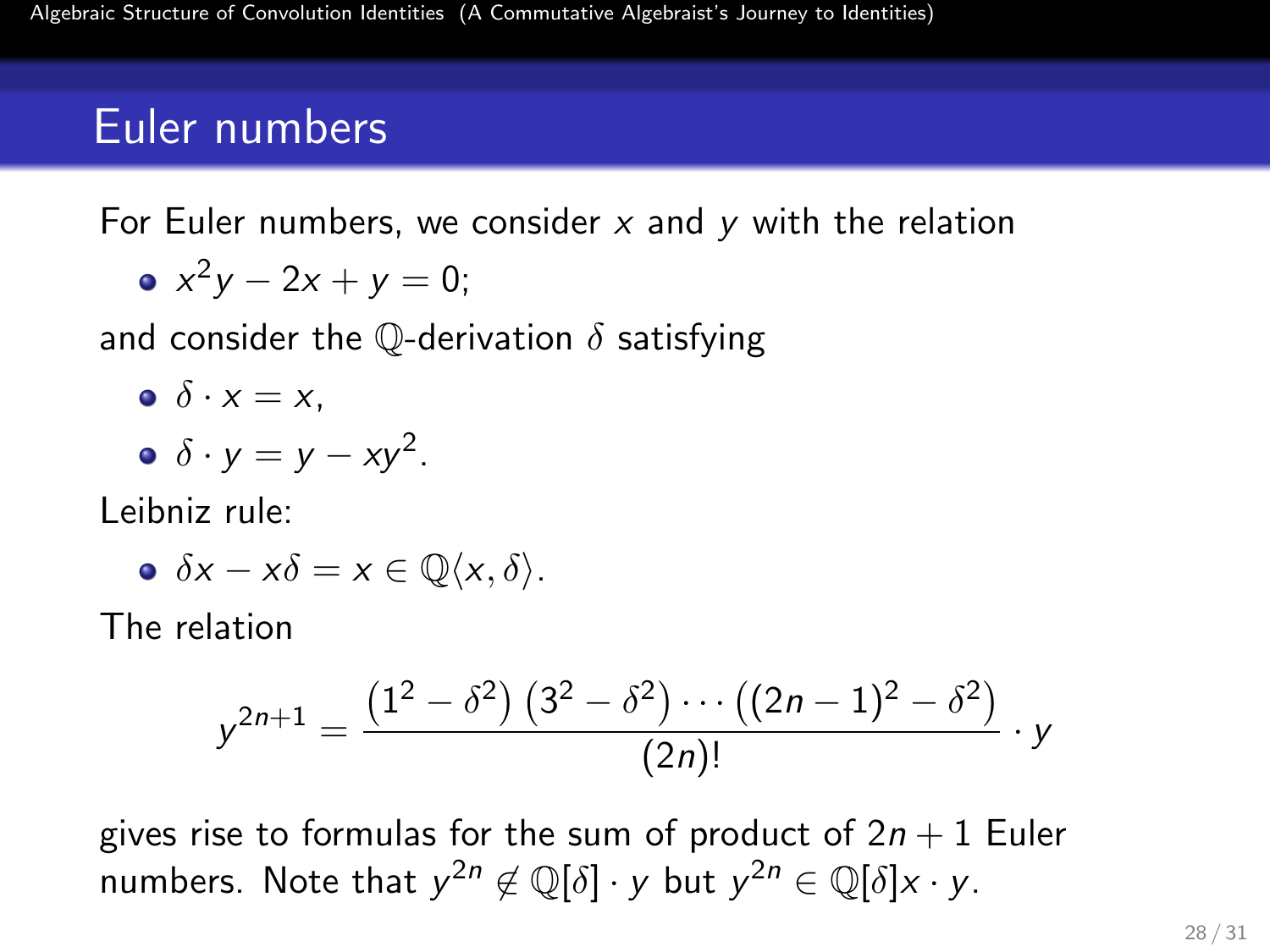#### Proposition

If the sequence  $i_1, \dots, i_n$  consists of even number of odd integers and odd number of even integers, then  $(\delta^{i_1}\cdot y)(\delta^{i_2}\cdot y)\cdots(\delta^{i_n}\cdot y)\in\mathbb Q[\delta]\cdot y.$ 

#### **Examples**

$$
(\delta \cdot y)^2 y = \left(\frac{1}{8} - \frac{1}{12}\delta^2 - \frac{1}{24}\delta^4\right) \cdot y
$$
  

$$
(\delta^2 \cdot y) y^2 = \left(-\frac{1}{4} + \frac{1}{3}\delta^2 - \frac{1}{12}\delta^4\right) \cdot y
$$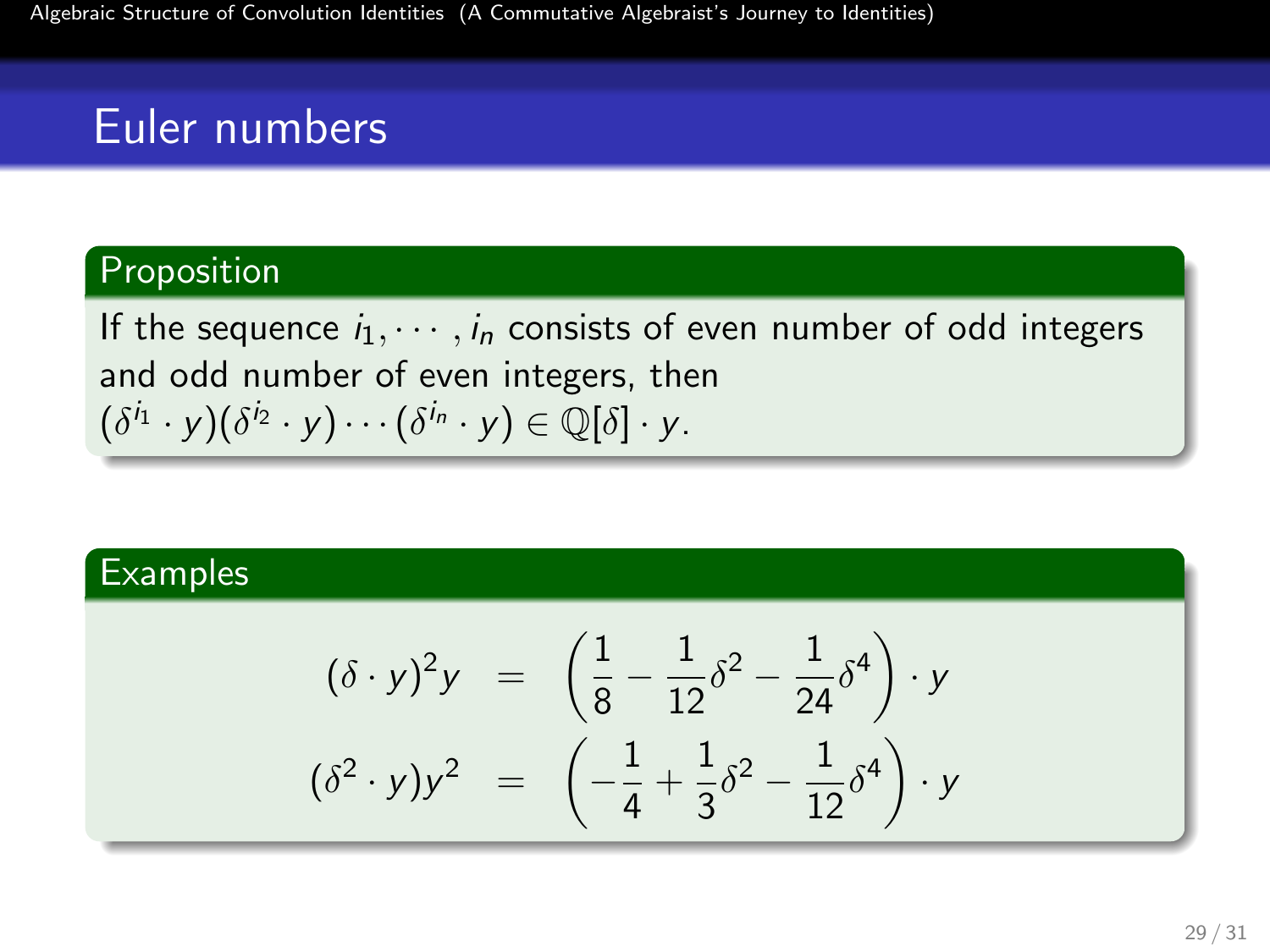#### The relation

$$
(\delta \cdot y)^2 y = \left(\frac{1}{8} - \frac{1}{12}\delta^2 - \frac{1}{24}\delta^4\right) \cdot y
$$

gives rise to the identity

$$
\sum_{i+j+k=n} {n \choose i,j,k} E_{i+1} E_{j+1} E_k = \frac{1}{8} E_n - \frac{1}{12} E_{n+2} - \frac{1}{24} E_{n+4}.
$$